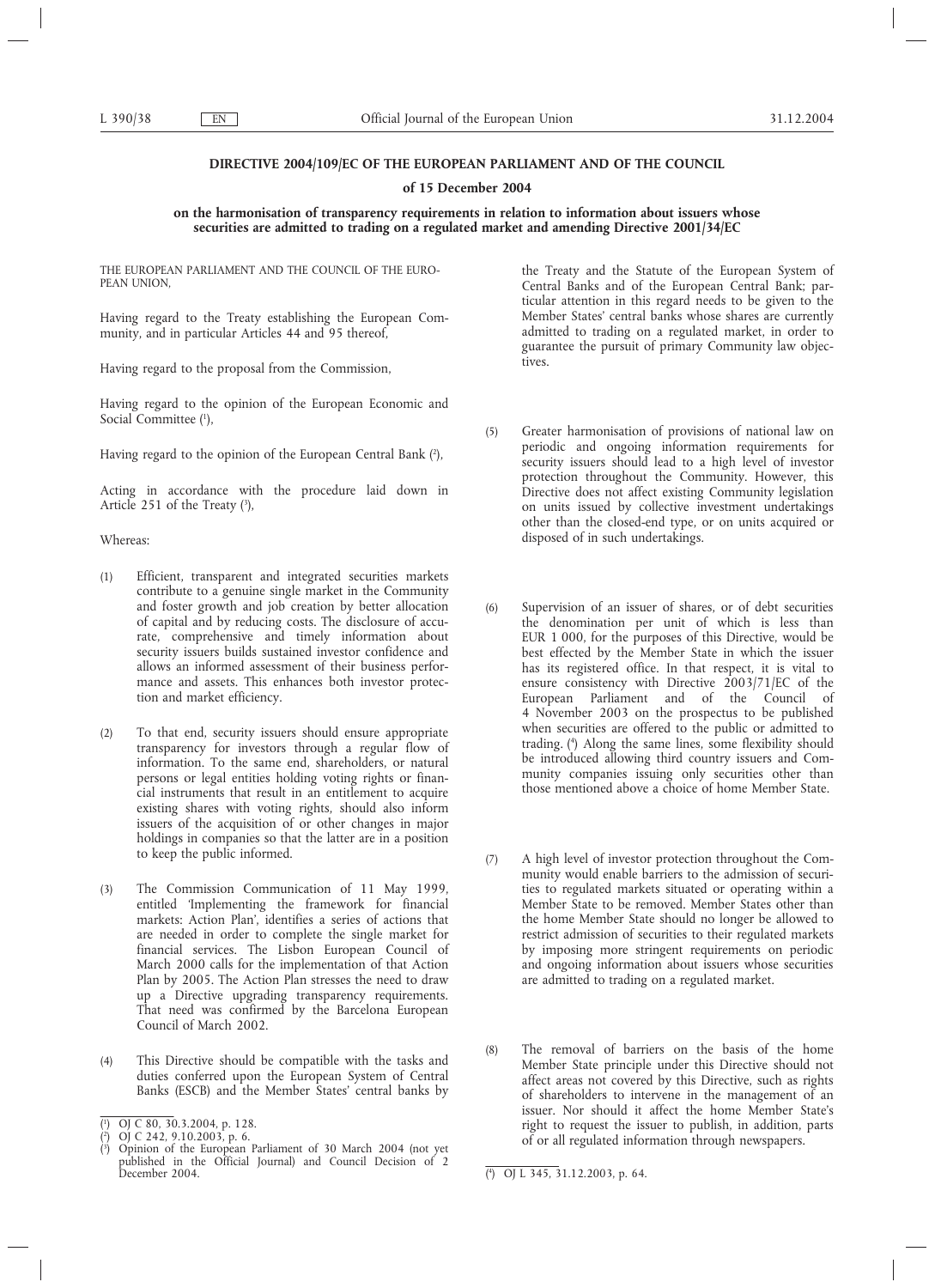- (9) Regulation (EC) No 1606/2002 of the European Parliament and of the Council of 19 July 2002 on the application of international accounting standards (1 ) has already paved the way for a convergence of financial reporting standards throughout the Community for issuers whose securities are admitted to trading on a regulated market and who are required to prepare consolidated accounts. Thus, a specific regime for security issuers beyond the general system for all companies, as laid down in the Company Law Directives, is already established. This Directive builds on this approach with regard to annual and interim financial reporting, including the principle of providing a true and fair view of an issuer's assets, liabilities, financial position and profit or loss. A condensed set of financial statements, as part of a half-yearly financial report, also represents a sufficient basis for giving such a true and fair view of the first six months of an issuer's financial year.
- (10) An annual financial report should ensure information over the years once the issuer's securities have been admitted to a regulated market. Making it easier to compare annual financial reports is only of use to investors in securities markets if they can be sure that this information will be published within a certain time after the end of the financial year. As regards debt securities admitted to trading on a regulated market prior to 1 January 2005 and issued by issuers incorporated in a third country, the home Member State may under certain conditions allow issuers not to prepare annual financial reports in accordance with the standards required under this Directive.
- (11) This Directive introduces more comprehensive halfyearly financial reports for issuers of shares admitted to trading on a regulated market. This should allow investors to make a more informed assessment of the issuer's situation.
- (12) A home Member State may provide for exemptions from half-yearly reporting by issuers of debt securities in the case of:
	- credit institutions acting as small-size issuers of debt securities, or
	- issuers already existing on the date of the entry into force of this Directive who exclusively issue debt securities unconditionally and irrevocably guaranteed by the home Member State or by one of its regional or local authorities, or
	- during a transitional period of ten years, only in respect of those debt securities admitted to trading on a regulated market prior to 1 January 2005

which may be purchased by professional investors only. If such an exemption is given by the home Member State, it may not be extended in respect of any debt securities admitted to a regulated market thereafter.

- (13) The European Parliament and the Council welcome the Commission's commitment rapidly to consider enhancing the transparency of the remuneration policies, total remuneration paid, including any contingent or deferred compensation, and benefits in kind granted to each member of administrative, management or supervisory bodies under its Action Plan for 'Modernising Company Law and Enhancing Corporate Governance in the European Union' of 21 May 2003 and the Commission's intention to make a Recommendation on this topic in the near future.
- (14) The home Member State should encourage issuers whose shares are admitted to trading on a regulated market and whose principal activities lie in the extractive industry to disclose payments to governments in their annual financial report. The home Member State should also encourage an increase in the transparency of such payments within the framework established at various international financial fora.
- (15) This Directive will also make half-yearly reporting mandatory for issuers of only debt securities on regulated markets. Exemptions should only be provided for wholesale markets on the basis of a denomination per unit starting at EUR 50 000, as under Directive  $2003/$ 71/EC. Where debt securities are issued in another currency, exemptions should only be possible where the denomination per unit in such a currency is, at the date of the issue, at least equivalent to EUR 50 000.
- (16) More timely and more reliable information about the share issuer's performance over the financial year also requires a higher frequency of interim information. A requirement should therefore be introduced to publish an interim management statement during the first six months and a second interim management statement during the second six months of a financial year. Share issuers who already publish quarterly financial reports should not be required to publish interim management statements.
- (17) Appropriate liability rules, as laid down by each Member State under its national law or regulations, should be applicable to the issuer, its administrative, management or supervisory bodies, or persons responsible within the issuer. Member States should remain free to determine the extent of the liability.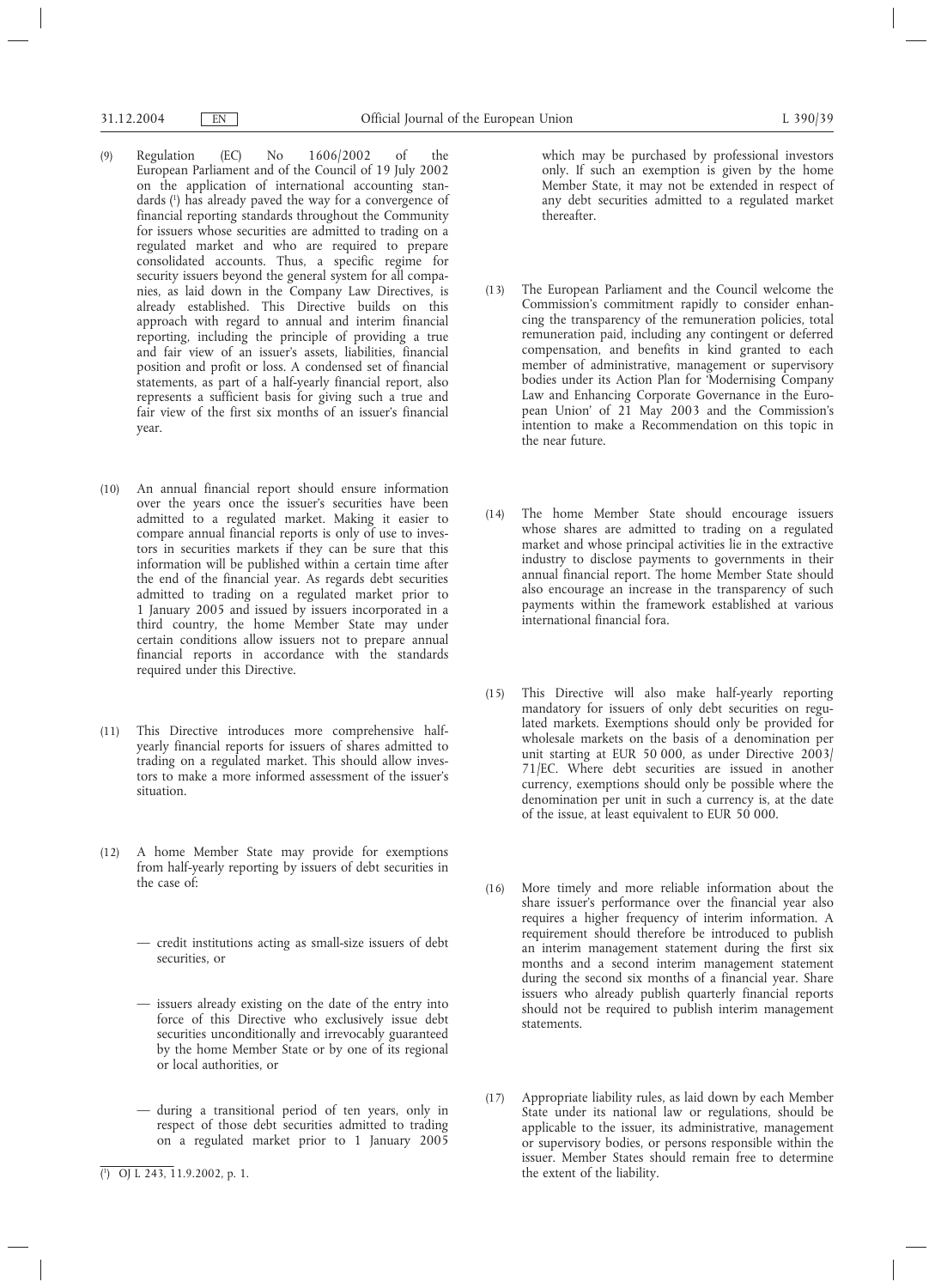- (18) The public should be informed of changes to major holdings in issuers whose shares are traded on a regulated market situated or operating within the Community. This information should enable investors to acquire or dispose of shares in full knowledge of changes in the voting structure; it should also enhance effective control of share issuers and overall market transparency of important capital movements. Information about shares or financial instruments as determined by Article 13, lodged as collateral, should be provided in certain circumstances.
- (19) Articles 9 and 10(c) should not apply to shares provided to or by the members of the ESCB in carrying out their functions as monetary authorities provided that the voting rights attached to such shares are not exercised; the reference to a 'short period' in Article 11 should be understood with reference to credit operations carried out in accordance with the Treaty and the European Central Bank (ECB) legal acts, in particular the ECB Guidelines on monetary policy instruments and procedures and TARGET, and to credit operations for the purpose of performing equivalent functions in accordance with national provisions.
- (20) In order to avoid unnecessary burdens for certain market participants and to clarify who actually exercises influence over an issuer, there is no need to require notification of major holdings of shares, or other financial instruments as determined by Article 13 that result in an entitlement to acquire shares with regard to market makers or custodians, or of holdings of shares or such financial instruments acquired solely for clearing and settlement purposes, within limits and guarantees to be applied throughout the Community. The home Member State should be allowed to provide limited exemptions as regards holdings of shares in trading books of credit institutions and investment firms.
- (21) In order to clarify who is actually a major holder of shares or other financial instruments in the same issuer throughout the Community, parent undertakings should not be required to aggregate their own holdings with those managed by undertakings for collective investment in transferable securities (UCITS) or investment firms, provided that such undertakings or firms exercise voting rights independently from their parent undertakings and fulfil certain further conditions.
- (22) Ongoing information to holders of securities admitted to trading on a regulated market should continue to be based on the principle of equal treatment. Such equal treatment only relates to shareholders in the same position and does not therefore prejudice the issue of how many voting rights may be attached to a particular share. By the same token, holders of debt securities ranking *pari passu* should continue to benefit from equal treatment, even in the case of sovereign debt. Information to holders of shares and/or debt securities in general

meetings should be facilitated. In particular, holders of shares and/or debt securities situated abroad should be more actively involved in that they should be able to mandate proxies to act on their behalf. For the same reasons, it should be decided in a general meeting of holders of shares and/or debt securities whether the use of modern information and communication technologies should become a reality. In that case, issuers should put in place arrangements in order effectively to inform holders of their shares and/or debt securities, insofar as it is possible for them to identify those holders.

- (23) Removal of barriers and effective enforcement of new Community information requirements also require adequate control by the competent authority of the home Member State. This Directive should at least provide for a minimum guarantee for the timely availability of such information. For this reason, at least one filing and storage system should exist in each Member State.
- (24) Any obligation for an issuer to translate all ongoing and periodic information into all the relevant languages in all the Member States where its securities are admitted to trading does not foster integration of securities markets, but has deterrent effects on cross-border admission of securities to trading on regulated markets. Therefore, the issuer should in certain cases be entitled to provide information drawn up in a language that is customary in the sphere of international finance. Since a particular effort is needed to attract investors from other Member States and third countries, Member States should no longer prevent shareholders, persons exercising voting rights, or holders of financial instruments, from making the required notifications to the issuer in a language that is customary in the sphere of international finance.
- (25) Access for investors to information about issuers should be more organised at a Community level in order to actively promote integration of European capital markets. Investors who are not situated in the issuer's home Member State should be put on an equal footing with investors situated in the issuer's home Member State, when seeking access to such information. This could be achieved if the home Member State ensures compliance with minimum quality standards for disseminating information throughout the Community, in a fast manner on a non-discriminatory basis and depending on the type of regulated information in question. In addition, information which has been disseminated should be available in the home Member State in a centralised way allowing a European network to be built up, accessible at affordable prices for retail investors, while not leading to unnecessary duplication of filing requirements for issuers. Issuers should benefit from free competition when choosing the media or operators for disseminating information under this Directive.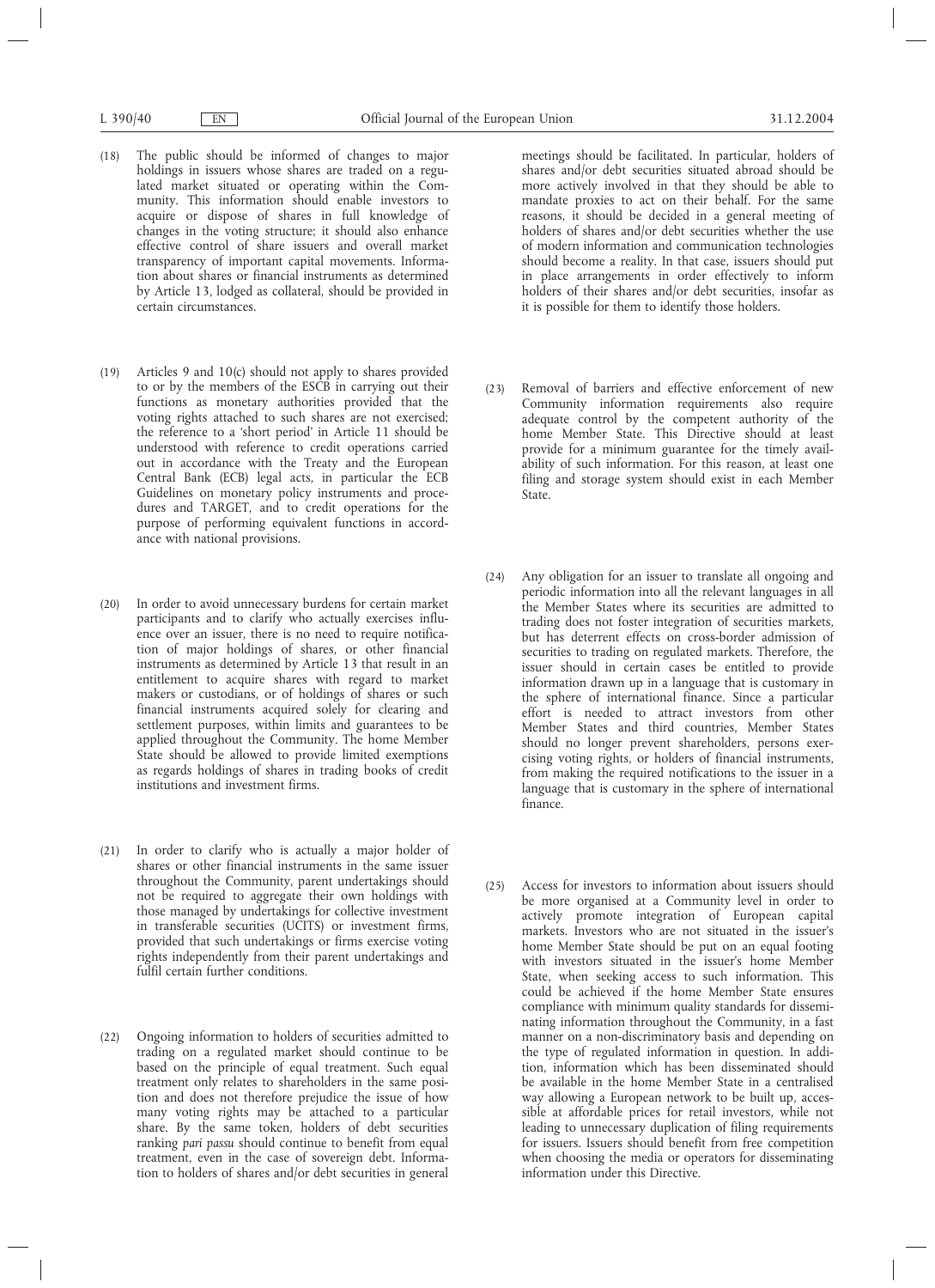- (26) In order to further simplify investor access to corporate information across Member States, it should be left to the national supervisory authorities to formulate guidelines for setting up electronic networks, in close consultation with the other parties concerned, in particular security issuers, investors, market participants, operators of regulated markets and financial information providers.
- (27) So as to ensure the effective protection of investors and the proper operation of regulated markets, the rules relating to information to be published by issuers whose securities are admitted to trading on a regulated market should also apply to issuers which do not have a registered office in a Member State and which do not fall within the scope of Article 48 of the Treaty. It should also be ensured that any additional relevant information about Community issuers or third country issuers, disclosure of which is required in a third country but not in a Member State, is made available to the public in the Community.
- (28) A single competent authority should be designated in each Member State to assume final responsibility for supervising compliance with the provisions adopted pursuant to this Directive, as well as for international cooperation. Such an authority should be of an administrative nature, and its independence from economic players should be ensured in order to avoid conflicts of interest. Member States may however designate another competent authority for examining that information referred to in this Directive is drawn up in accordance with the relevant reporting framework and taking appropriate measures in case of discovered infringements; such an authority need not be of an administrative nature.
- (29) Increasing cross-border activities require improved cooperation between national competent authorities, including a comprehensive set of provisions for the exchange of information and for precautionary measures. The organisation of the regulatory and supervisory tasks in each Member State should not hinder efficient cooperation between the competent national authorities.
- (30) At its meeting on 17 July 2000, the Council set up the Committee of Wise Men on the Regulation of European securities markets. In its final report, that Committee proposed the introduction of new legislative techniques based on a four-level approach, namely essential principles, technical implementing measures, cooperation amongst national securities regulators, and enforcement of Community law. This Directive should confine itself to broad 'framework' principles, while implementing measures to be adopted by the Commission with the assistance of the European Securities Committee established by Commission Decision 2001/528/EC (1) should lay down the technical details.
- (31) The Resolution adopted by the Stockholm European Council of March 2001 endorsed the final report of the Committee of Wise Men and the proposed four-level approach to make the regulatory process for Community securities legislation more efficient and transparent.
- (32) According to that Resolution, implementing measures should be used more frequently, to ensure that technical provisions can be kept up to date with market and supervisory developments, and deadlines should be set for all stages of implementing rules.
- (33) The Resolution of the European Parliament of 5 February 2002 on the implementation of financial services legislation also endorsed the Committee of Wise Men's report, on the basis of the solemn declaration made before the European Parliament the same day by the President of the Commission and the letter of 2 October 2001 addressed by the Internal Market Commissioner to the Chairman of the Parliament's Committee on Economic and Monetary Affairs with regard to safeguards for the European Parliament's role in this process.
- (34) The European Parliament should be given a period of three months from the first transmission of draft implementing measures to allow it to examine them and to give its opinion. However, in urgent and duly justified cases, that period may be shortened. If, within that period, a Resolution is passed by the European Parliament, the Commission should re-examine the draft measures.
- (35) Technical implementing measures for the rules laid down in this Directive may be necessary to take account of new developments on securities markets. The Commission should accordingly be empowered to adopt implementing measures, provided that they do not modify the essential elements of this Directive and provided that the Commission acts in accordance with the principles set out therein, after consulting the European Securities Committee.
- (36) In exercising its implementing powers in accordance with this Directive, the Commission should respect the following principles:
	- the need to ensure confidence in financial markets among investors by promoting high standards of transparency in financial markets;
	- the need to provide investors with a wide range of competing investments and a level of disclosure and protection tailored to their circumstances;
	- the need to ensure that independent regulatory authorities enforce the rules consistently, especially as regards the fight against economic crime;

<sup>(</sup> 1 ) OJ L 191, 13.7.2001, p. 45. Decision as amended by Decision 2004/8/EC (OJ L 3, 7.1.2004, p. 33).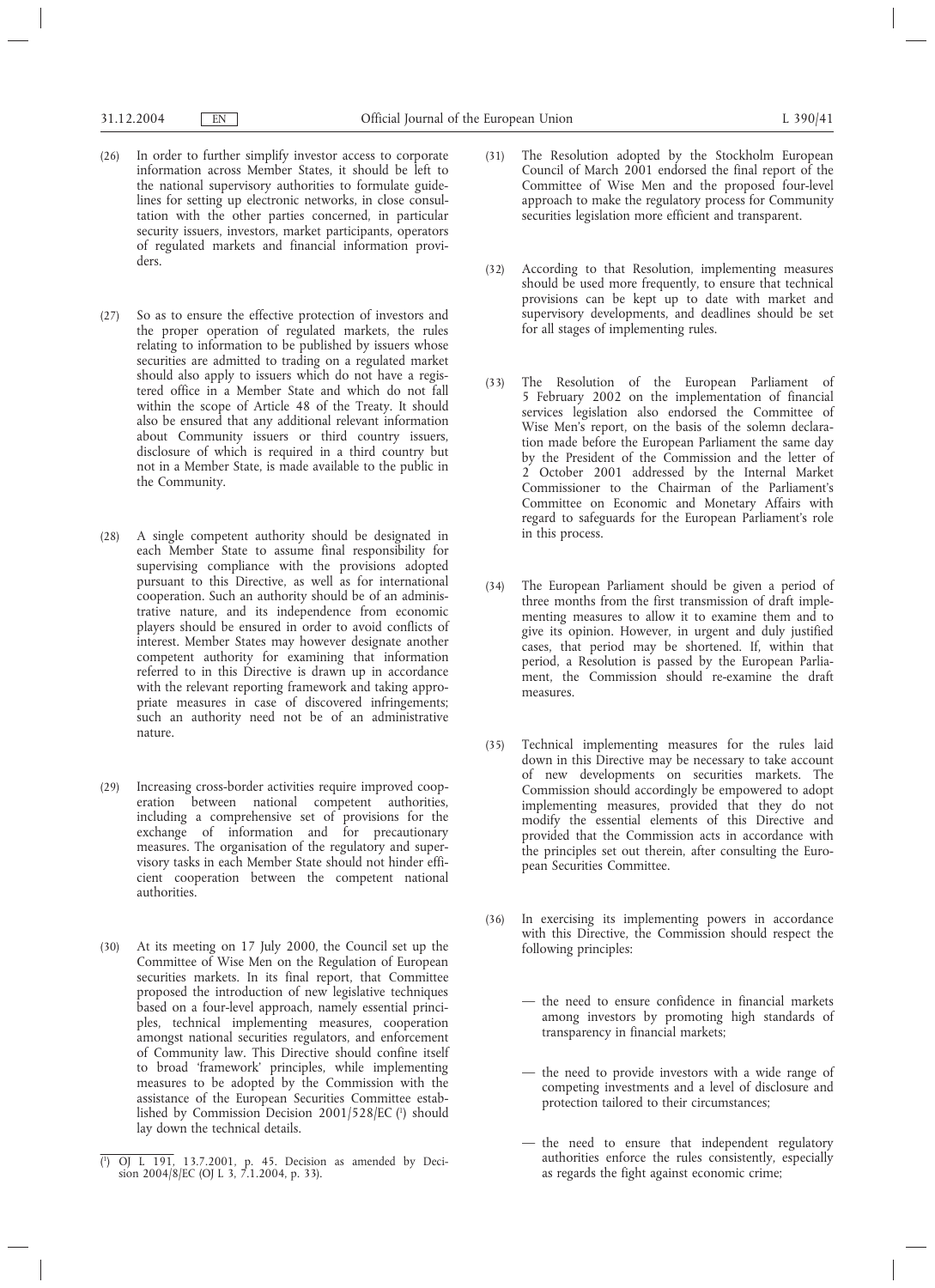- the need for high levels of transparency and consultation with all market participants and with the European Parliament and the Council;
- the need to encourage innovation in financial markets if they are to be dynamic and efficient;
- the need to ensure market integrity by close and reactive monitoring of financial innovation;
- the importance of reducing the cost of, and increasing access to, capital;
- the balance of costs and benefits to market participants on a long-term basis, including small and medium-sized businesses and small investors, in any implementing measures;
- the need to foster the international competitiveness of Community financial markets without prejudice to a much-needed extension of international cooperation;
- the need to achieve a level playing field for all market participants by establishing Community-wide regulations wherever appropriate;
- the need to respect differences in national markets where these do not unduly impinge on the coherence of the single market;
- the need to ensure coherence with other Community legislation in this area, as imbalances in information and a lack of transparency may jeopardise the operation of the markets and above all harm consumers and small investors.
- (37) In order to ensure that the requirements set out in this Directive or the measures implementing this Directive are fulfilled, any infringement of those requirements or measures should be promptly detected and, if necessary, subject to penalties. To that end, measures and penalties should be sufficiently dissuasive, proportionate and consistently enforced. Member States should ensure that decisions taken by the competent national authorities are subject to the right of appeal to the courts.
- (38) This Directive aims to upgrade the current transparency requirements for security issuers and investors acquiring or disposing of major holdings in issuers whose shares are admitted to trading on a regulated market. This Directive replaces some of the requirements set out in Directive 2001/34/EC of the European Parliament and of the Council of 28 May 2001 on the admission of securities to official stock exchange listing and on information to be published on those securities. (1) In order to gather transparency requirements in a single act it is

necessary to amend it accordingly. Such an amendment however should not affect the ability of Member States to impose additional requirements under Articles 42 to 63 of Directive 2001/34/EC, which remain valid.

- (39) This Directive is in line with Directive 95/46/EC of the European Parliament and of the Council of 24 October 1995 on the protection of individuals with regard to the processing of personal data and on the free movement of such data  $(2)$ .
- (40) This Directive respects fundamental rights and observes the principles recognised in particular by the Charter of the Fundamental Rights of the European Union.
- (41) Since the objectives of this Directive, namely to ensure investor confidence through equivalent transparency throughout the Community and thereby to complete the internal market, cannot be sufficiently achieved by the Member States on the basis of the existing Community legislation and can therefore be better achieved at Community level, the Community may adopt measures, in accordance with the principle of subsidiarity as set out in Article 5 of the Treaty. In accordance with the principle of proportionality, as set out in that Article, this Directive does not go beyond what is necessary in order to achieve these objectives.
- (42) The measures necessary for implementing this Directive should be adopted in accordance with Council Decision 1999/468/EC of 28 June 1999 laying down the procedures for the exercise of implementing powers conferred on the Commission  $(3)$ ,

HAVE ADOPTED THIS DIRECTIVE:

## CHAPTER I

### **GENERAL PROVISIONS**

### *Article 1*

#### **Subject matter and scope**

This Directive establishes requirements in relation to the disclosure of periodic and ongoing information about issuers whose securities are already admitted to trading on a regulated market situated or operating within a Member State.

2. This Directive shall not apply to units issued by collective investment undertakings other than the closed-end type, or to units acquired or disposed of in such collective investment undertakings.

<sup>(</sup> 1 ) OJ L 184, 6.7.2001, p. 1. Directive as last amended by Directive 2003/71/EC.

 $(2)$ ) OJ L 281, 23.11.1995, p. 31. Directive as amended by Regulation (EC) No 1882/2003 (OJ L 284, 31.10.2003, p. 1).

<sup>(</sup> 3 ) OJ L 184, 17.7.1999, p. 23.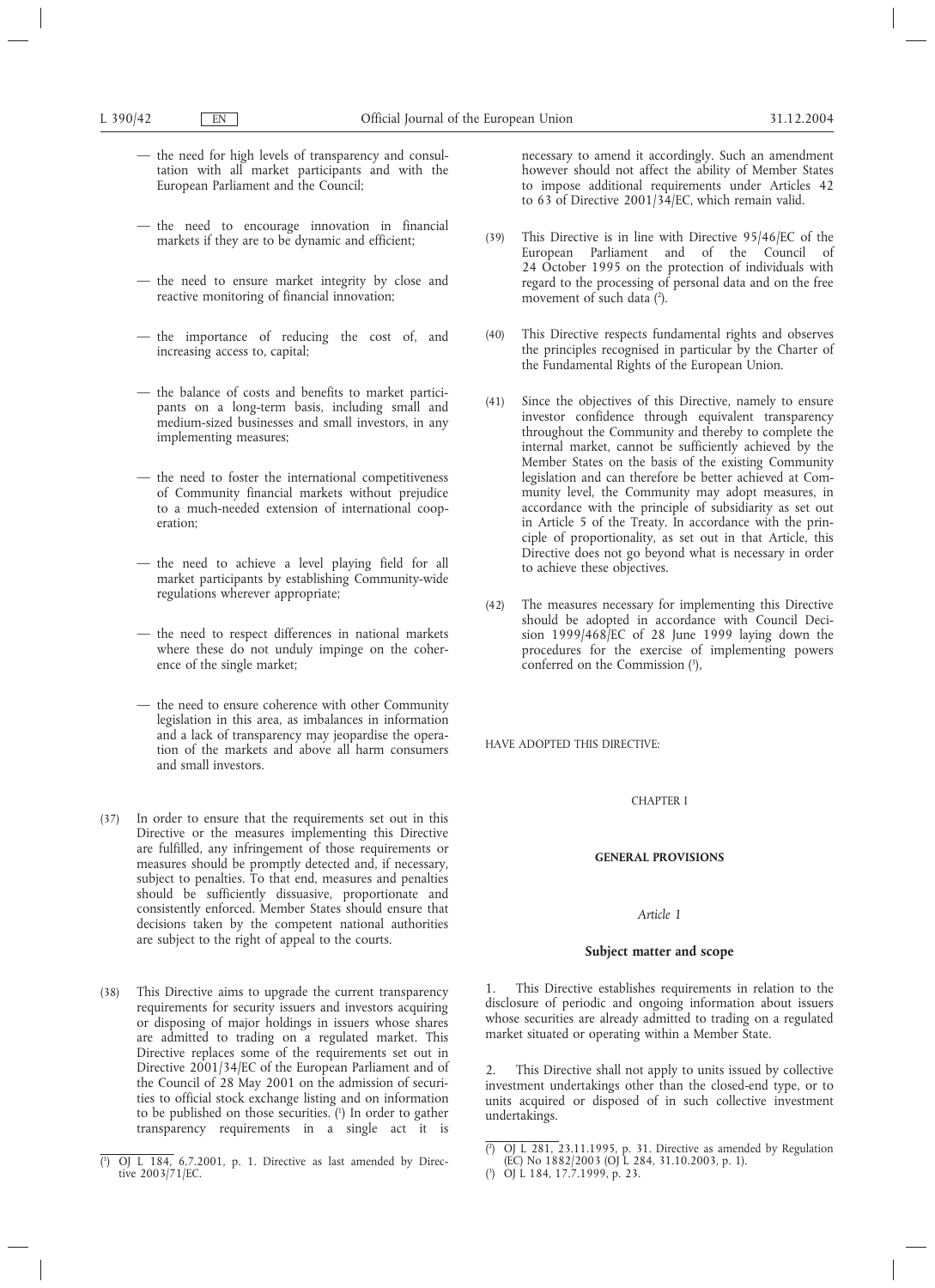3. Member States may decide not to apply the provisions mentioned in Article 16(3) and in paragraphs 2, 3 and 4 of Article 18 to securities which are admitted to trading on a regulated market issued by them or their regional or local authorities.

4. Member States may decide not to apply Article 17 to their national central banks in their capacity as issuers of shares admitted to trading on a regulated market if this admission took place before 20 January 2005.

## *Article 2*

### **Definitions**

1. For the purposes of this Directive the following definitions shall apply:

- (a) 'securities' means transferable securities as defined in Article 4(1), point 18, of Directive 2004/39/EC of the European Parliament and of the Council of 21 April 2004 on markets in financial instruments (1 ) with the exception of money-market instruments, as defined in Article 4(1), point 19, of that Directive having a maturity of less than 12 months, for which national legislation may be applicable;
- (b) 'debt securities' means bonds or other forms of transferable securitised debts, with the exception of securities which are equivalent to shares in companies or which, if converted or if the rights conferred by them are exercised, give rise to a right to acquire shares or securities equivalent to shares;
- (c) 'regulated market' means a market as defined in Article 4(1), point 14, of Directive 2004/39/EC;
- (d) 'issuer' means a legal entity governed by private or public law, including a State, whose securities are admitted to trading on a regulated market, the issuer being, in the case of depository receipts representing securities, the issuer of the securities represented;
- (e) 'shareholder' means any natural person or legal entity governed by private or public law, who holds, directly or indirectly:
	- (i) shares of the issuer in its own name and on its own account;
	- (ii) shares of the issuer in its own name, but on behalf of another natural person or legal entity;
	- (iii) depository receipts, in which case the holder of the depository receipt shall be considered as the shareholder of the underlying shares represented by the depository receipts;
- (f) 'controlled undertaking' means any undertaking
	- (i) in which a natural person or legal entity has a majority of the voting rights; or
	- (ii) of which a natural person or legal entity has the right to appoint or remove a majority of the members of

the administrative, management or supervisory body and is at the same time a shareholder in, or member of, the undertaking in question; or

- (iii) of which a natural person or legal entity is a shareholder or member and alone controls a majority of the shareholders' or members' voting rights, respectively, pursuant to an agreement entered into with other shareholders or members of the undertaking in question; or
- (iv) over which a natural person or legal entity has the power to exercise, or actually exercises, dominant influence or control;
- (g) 'collective investment undertaking other than the closedend type' means unit trusts and investment companies:
	- (i) the object of which is the collective investment of capital provided by the public, and which operate on the principle of risk spreading; and
	- (ii) the units of which are, at the request of the holder of such units, repurchased or redeemed, directly or indirectly, out of the assets of those undertakings;
- (h) 'units of a collective investment undertaking' means securities issued by a collective investment undertaking and representing rights of the participants in such an undertaking over its assets;
- (i) 'home Member State' means
	- (i) in the case of an issuer of debt securities the denomination per unit of which is less than EUR 1 000 or an issuer of shares:
		- where the issuer is incorporated in the Community, the Member State in which it has its registered office;
		- where the issuer is incorporated in a third country, the Member State in which it is required to file the annual information with the competent authority in accordance with Article 10 of Directive 2003/ 71/EC.

The definition of 'home' Member State shall be applicable to debt securities in a currency other than Euro, provided that the value of such denomination per unit is, at the date of the issue, less than EUR 1 000, unless it is nearly equivalent to EUR 1 000;

(ii) for any issuer not covered by (i), the Member State chosen by the issuer from among the Member State in which the issuer has its registered office and those Member States which have admitted its securities to trading on a regulated market on their territory. The issuer may choose only one Member State as its home Member State. Its choice shall remain valid for at least three years unless its securities are no longer admitted to trading on any regulated market in the Community;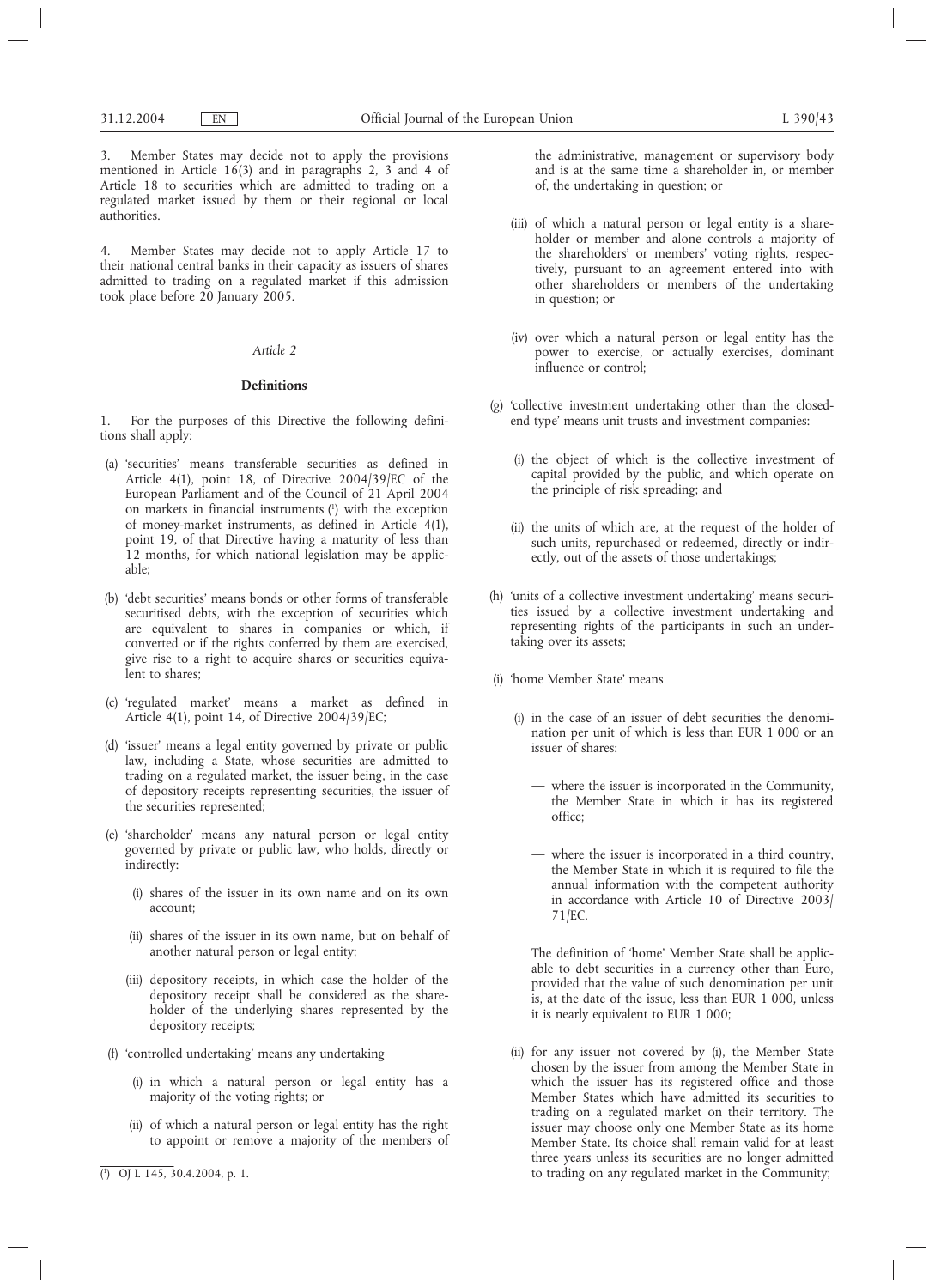- (j) 'host Member State' means a Member State in which securities are admitted to trading on a regulated market, if different from the home Member State;
- (k) 'regulated information' means all information which the issuer, or any other person who has applied for the admission of securities to trading on a regulated market without the issuer's consent, is required to disclose under this Directive, under Article 6 of Directive 2003/6/EC of the European Parliament and of the Council of 28 January 2003 on insider dealing and market manipulation (market abuse) (1 ), or under the laws, regulations or administrative provisions of a Member State adopted under Article 3(1) of this Directive;
- (l) 'electronic means' are means of electronic equipment for the processing (including digital compression), storage and transmission of data, employing wires, radio, optical technologies, or any other electromagnetic means;
- (m) 'management company' means a company as defined in Article 1a(2) of Council Directive 85/611/EEC of 20 December 1985 on the coordination of laws, regulations and administrative provisions relating to undertakings for collective investment in transferable securities  $(UCITS)$   $(2)$ ;
- (n) 'market maker' means a person who holds himself out on the financial markets on a continuous basis as being willing to deal on own account by buying and selling financial instruments against his proprietary capital at prices defined by him;
- (o) 'credit institution' means an undertaking as defined in Article  $1(1)(a)$  of Directive  $2000/\overline{1}2/EC$  of the European Parliament and of the Council of 20 March 2000 relating to the taking up and pursuit of the business of credit institutions (3);
- (p) 'securities issued in a continuous or repeated manner' means debt securities of the same issuer on tap or at least two separate issues of securities of a similar type and/or class.

2. For the purposes of the definition of 'controlled undertaking' in paragraph  $1(f)(ii)$ , the holder's rights in relation to voting, appointment and removal shall include the rights of any other undertaking controlled by the shareholder and those of any natural person or legal entity acting, albeit in its own name, on behalf of the shareholder or of any other undertaking controlled by the shareholder.

3. In order to take account of technical developments on financial markets and to ensure the uniform application of paragraph 1, the Commission shall, in accordance with the procedure referred to in Article 27(2), adopt implementing measures concerning the definitions set out in paragraph 1.

- ( 2 ) OJ L 375, 31.12.1985, p. 3. Directive as last amended by Directive 2004/39/EC.
- ( 3 ) OJ L 126, 26.5.2000, p. 1. Directive as last amended by Commission Directive 2004/69/EC (OJ L 125, 28.4.2004, p. 44).

The Commission shall, in particular:

- (a) establish, for the purposes of paragraph 1(i)(ii), the procedural arrangements in accordance with which an issuer may make the choice of the home Member State;
- (b) adjust, where appropriate for the purposes of the choice of the home Member State referred to in paragraph 1(i)(ii), the three-year period in relation to the issuer's track record in the light of any new requirement under Community law concerning admission to trading on a regulated market;
- (c) establish, for the purposes of paragraph 1(l), an indicative list of means which are not to be considered as electronic means, thereby taking into account Annex V to Directive 98/34/EC of the European Parliament and of the Council of 22 June 1998 laying down a procedure for the provision of information in the field of technical standards and regulations (4).

### *Article 3*

#### **Integration of securities markets**

1. The home Member State may make an issuer subject to requirements more stringent than those laid down in this Directive.

The home Member State may also make a holder of shares, or a natural person or legal entity referred to in Articles 10 or 13, subject to requirements more stringent than those laid down in this Directive.

- 2. A host Member State may not:
- (a) as regards the admission of securities to a regulated market in its territory, impose disclosure requirements more stringent than those laid down in this Directive or in Article 6 of Directive 2003/6/EC;
- (b) as regards the notification of information, make a holder of shares, or a natural person or legal entity referred to in Articles 10 or 13, subject to requirements more stringent than those laid down in this Directive.

## CHAPTER II

## **PERIODIC INFORMATION**

## *Article 4*

### **Annual financial reports**

1. The issuer shall make public its annual financial report at the latest four months after the end of each financial year and shall ensure that it remains publicly available for at least five years.

<sup>(</sup> 1 ) OJ L 96, 12.4.2003, p. 16.

<sup>(</sup> 4 ) OJ L 204, 21.7.1998, p. 37. Directive as last amended by the 2003 Act of Accession.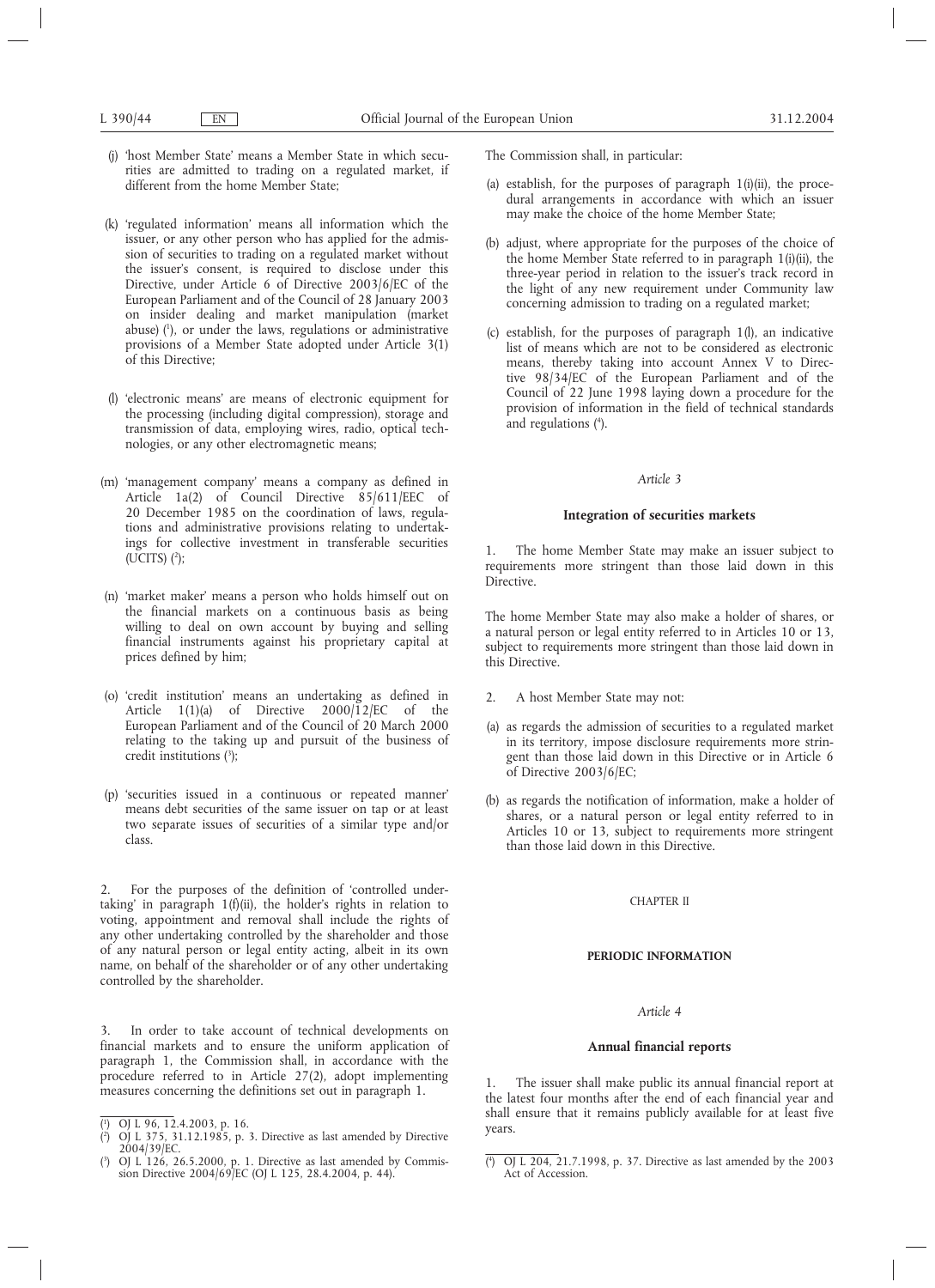- 2. The annual financial report shall comprise:
- (a) the audited financial statements;
- (b) the management report; and
- (c) statements made by the persons responsible within the issuer, whose names and functions shall be clearly indicated, to the effect that, to the best of their knowledge, the financial statements prepared in accordance with the applicable set of accounting standards give a true and fair view of the assets, liabilities, financial position and profit or loss of the issuer and the undertakings included in the consolidation taken as a whole and that the management report includes a fair review of the development and performance of the business and the position of the issuer and the undertakings included in the consolidation taken as a whole, together with a description of the principal risks and uncertainties that they face.

3. Where the issuer is required to prepare consolidated accounts according to the Seventh Council Directive 83/349/ EEC of 13 June 1983 on consolidated accounts (1), the audited financial statements shall comprise such consolidated accounts drawn up in accordance with Regulation (EC) No 1606/2002 and the annual accounts of the parent company drawn up in accordance with the national law of the Member State in which the parent company is incorporated.

Where the issuer is not required to prepare consolidated accounts, the audited financial statements shall comprise the accounts prepared in accordance with the national law of the Member State in which the company is incorporated.

4. The financial statements shall be audited in accordance with Articles 51 and 51a of the Fourth Council Directive 78/ 660/EEC of 25 July 1978 on the annual accounts of certain types of companies (2 ) and, if the issuer is required to prepare consolidated accounts, in accordance with Article 37 of Directive 83/349/EEC.

The audit report, signed by the person or persons responsible for auditing the financial statements, shall be disclosed in full to the public together with the annual financial report.

5. The management report shall be drawn up in accordance with Article 46 of Directive 78/660/EEC and, if the issuer is required to prepare consolidated accounts, in accordance with Article 36 of Directive 83/349/EEC.

6. The Commission shall, in accordance with the procedure referred to in Article 27(2), adopt implementing measures in order to take account of technical developments in financial markets and to ensure the uniform application of paragraph 1. The Commission shall in particular specify the technical conditions under which a published annual financial report, including the audit report, is to remain available to the public. Where appropriate, the Commission may also adapt the fiveyear period referred to in paragraph 1.

#### *Article 5*

### **Half-yearly financial reports**

1. The issuer of shares or debt securities shall make public a half-yearly financial report covering the first six months of the financial year as soon as possible after the end of the relevant period, but at the latest two months thereafter. The issuer shall ensure that the half-yearly financial report remains available to the public for at least five years.

- 2. The half-yearly financial report shall comprise:
- (a) the condensed set of financial statements;
- (b) an interim management report; and
- (c) statements made by the persons responsible within the issuer, whose names and functions shall be clearly indicated, to the effect that, to the best of their knowledge, the condensed set of financial statements which has been prepared in accordance with the applicable set of accounting standards gives a true and fair view of the assets, liabilities, financial position and profit or loss of the issuer, or the undertakings included in the consolidation as a whole as required under paragraph 3, and that the interim management report includes a fair review of the information required under paragraph 4.

3. Where the issuer is required to prepare consolidated accounts, the condensed set of financial statements shall be prepared in accordance with the international accounting standard applicable to the interim financial reporting adopted pursuant to the procedure provided for under Article 6 of Regulation (EC) No 1606/2002.

Where the issuer is not required to prepare consolidated accounts, the condensed set of financial statements shall at least contain a condensed balance sheet, a condensed profit and loss account and explanatory notes on these accounts. In preparing the condensed balance sheet and the condensed profit and loss account, the issuer shall follow the same principles for recognising and measuring as when preparing annual financial reports.

4. The interim management report shall include at least an indication of important events that have occurred during the first six months of the financial year, and their impact on the condensed set of financial statements, together with a description of the principal risks and uncertainties for the remaining six months of the financial year. For issuers of shares, the interim management report shall also include major related parties transactions.

<sup>(</sup> 1 ) OJ L 193, 18.7.1983, p. 1. Directive as last amended by Directive 2003/51/EC of the European Parliament and of the Council (OJ L 178, 17.7.2003, p. 16).

<sup>(</sup> 2 ) OJ L 222, 14.8.1978, p. 11. Directive as last amended by Directive 2003/51/EC.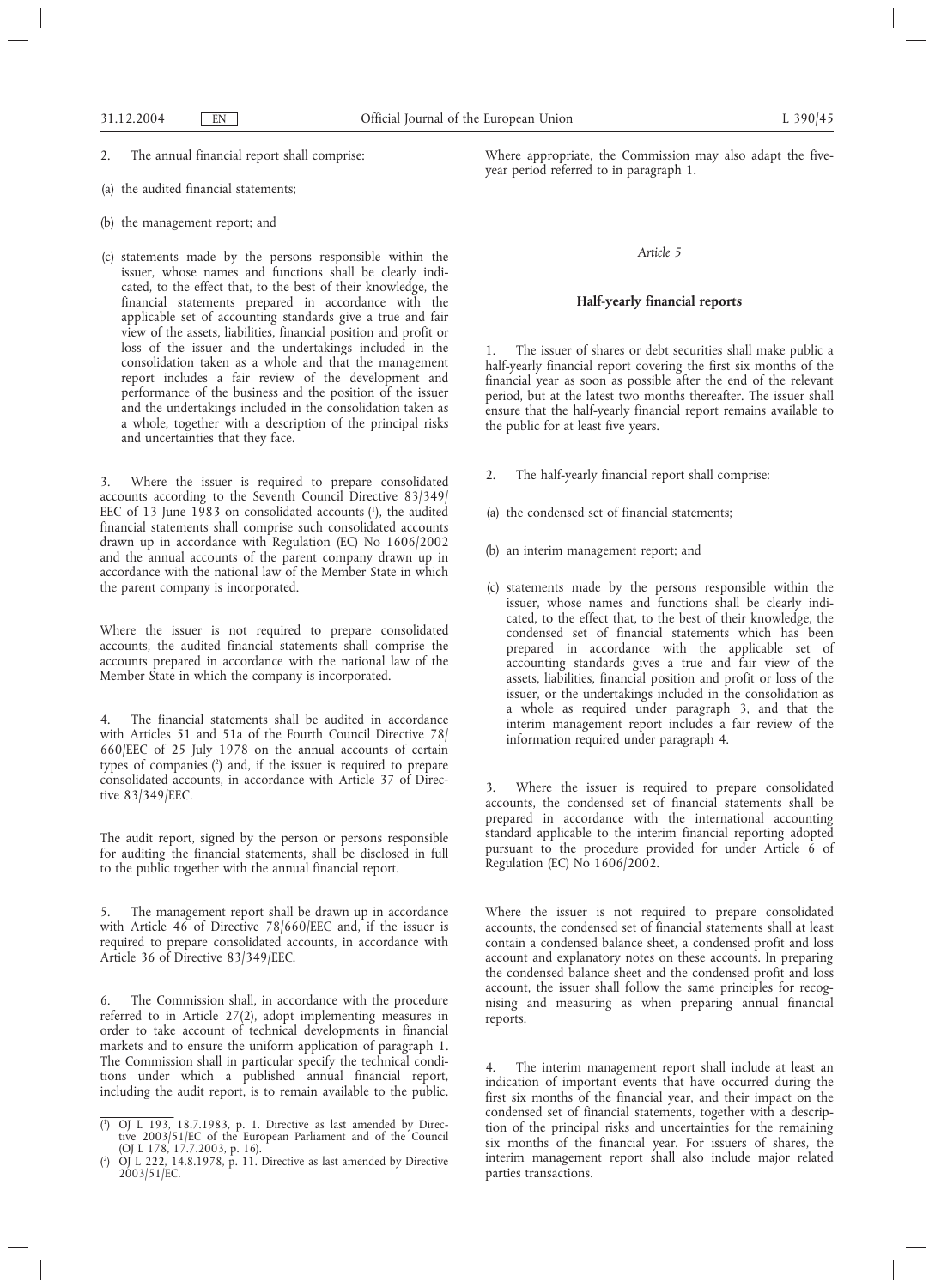5. If the half-yearly financial report has been audited, the audit report shall be reproduced in full. The same shall apply in the case of an auditors' review. If the half-yearly financial report has not been audited or reviewed by auditors, the issuer shall make a statement to that effect in its report.

6. The Commission shall, in accordance with the procedure referred to in Article 27(2), adopt implementing measures in order to take account of technical developments on financial markets and to ensure the uniform application of paragraphs 1 to 5 of this Article.

The Commission shall, in particular:

- (a) specify the technical conditions under which a published half-yearly financial report, including the auditors' review, is to remain available to the public;
- (b) clarify the nature of the auditors' review;
- (c) specify the minimum content of the condensed balance sheet and profit and loss accounts and explanatory notes on these accounts, where they are not prepared in accordance with the international accounting standards adopted pursuant to the procedure provided for under Article 6 of Regulation (EC) No 1606/2002.

Where appropriate, the Commission may also adapt the fiveyear period referred to in paragraph 1.

## *Article 6*

#### **Interim management statements**

1. Without prejudice to Article 6 of Directive 2003/6/EC, an issuer whose shares are admitted to trading on a regulated market shall make public a statement by its management during the first six-month period of the financial year and another statement by its management during the second sixmonth period of the financial year. Such statement shall be made in a period between ten weeks after the beginning and six weeks before the end of the relevant six-month period. It shall contain information covering the period between the beginning of the relevant six-month period and the date of publication of the statement. Such a statement shall provide:

- an explanation of material events and transactions that have taken place during the relevant period and their impact on the financial position of the issuer and its controlled undertakings, and
- a general description of the financial position and performance of the issuer and its controlled undertakings during the relevant period.

2. Issuers which, under either national legislation or the rules of the regulated market or of their own initiative, publish quarterly financial reports in accordance with such legislation or rules shall not be required to make public statements by the management provided for in paragraph 1.

3. The Commission shall provide a report to the European Parliament and the Council by 20 January 2010 on the transparency of quarterly financial reporting and statements by the management of issuers to examine whether the information provided meets the objective of allowing investors to make an informed assessment of the financial position of the issuer. Such a report shall include an impact assessment on areas where the Commission considers proposing amendments to this Article.

#### *Article 7*

### **Responsibility and liability**

Member States shall ensure that responsibility for the information to be drawn up and made public in accordance with Articles 4, 5, 6 and 16 lies at least with the issuer or its administrative, management or supervisory bodies and shall ensure that their laws, regulations and administrative provisions on liability apply to the issuers, the bodies referred to in this Article or the persons responsible within the issuers.

#### *Article 8*

#### **Exemptions**

1. Articles 4, 5 and 6 shall not apply to the following issuers:

- (a) a State, a regional or local authority of a State, a public international body of which at least one Member State is a member, the ECB, and Member States' national central banks whether or not they issue shares or other securities; and
- (b) an issuer exclusively of debt securities admitted to trading on a regulated market, the denomination per unit of which is at least EUR 50 000 or, in the case of debt securities denominated in a currency other than Euro, the value of such denomination per unit is, at the date of the issue, equivalent to at least EUR 50 000.

2. The home Member State may choose not to apply Article 5 to credit institutions whose shares are not admitted to trading on a regulated market and which have, in a continuous or repeated manner, only issued debt securities provided that the total nominal amount of all such debt securities remains below EUR 100 000 000 and that they have not published a prospectus under Directive 2003/71/EC.

3. The home Member State may choose not to apply Article 5 to issuers already existing at the date of the entry into force of Directive 2003/71/EC which exclusively issue debt securities unconditionally and irrevocably guaranteed by the home Member State or by one of its regional or local authorities, on a regulated market.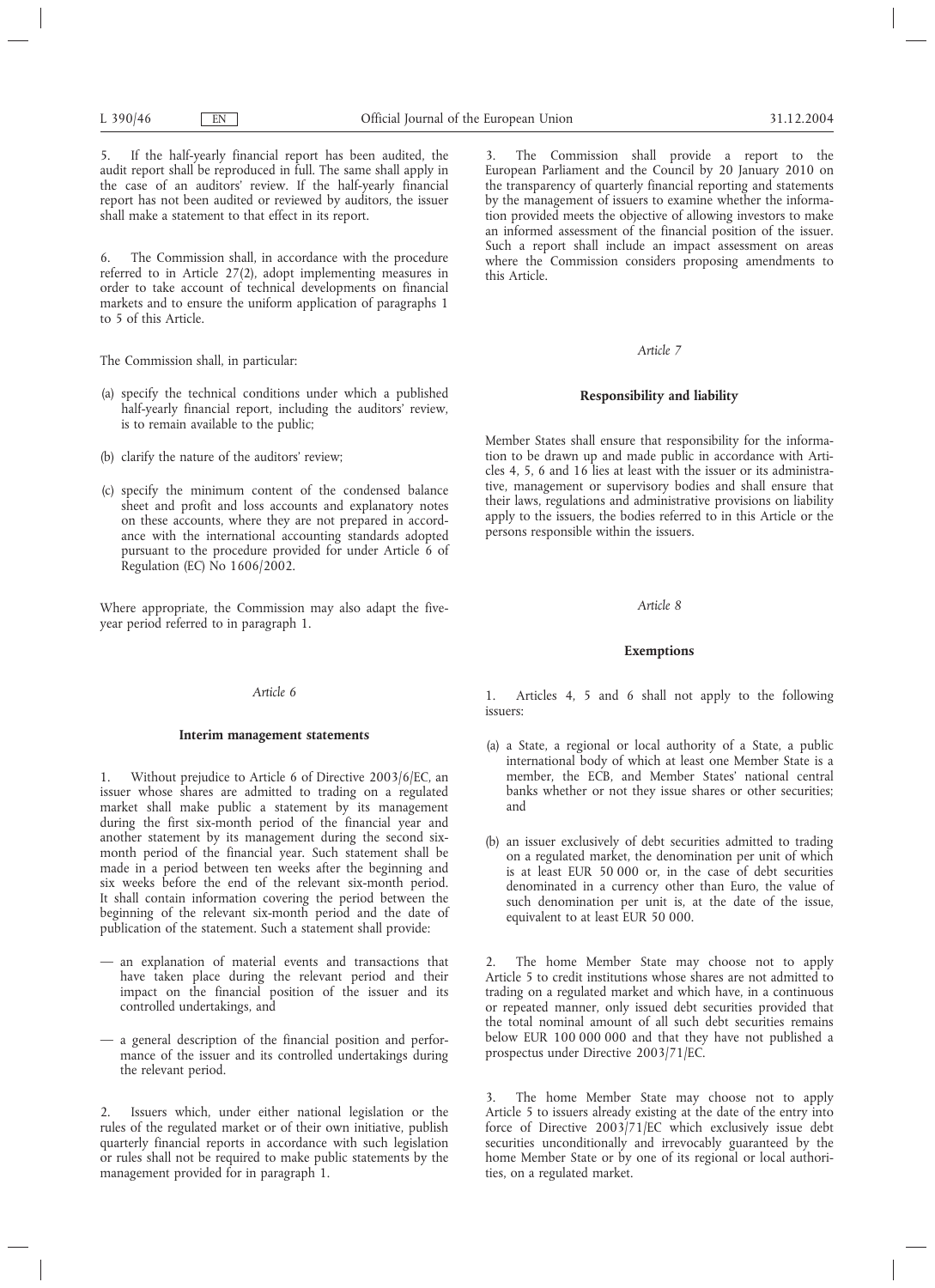CHAPTER III

## **ONGOING INFORMATION**

### *SECTION I*

## *Information about major holdings*

## *Article 9*

## **Notification of the acquisition or disposal of major holdings**

1. The home Member State shall ensure that, where a shareholder acquires or disposes of shares of an issuer whose shares are admitted to trading on a regulated market and to which voting rights are attached, such shareholder notifies the issuer of the proportion of voting rights of the issuer held by the shareholder as a result of the acquisition or disposal where that proportion reaches, exceeds or falls below the thresholds of 5 %, 10 %, 15 %, 20 %, 25 %, 30 %, 50 % and 75 %.

The voting rights shall be calculated on the basis of all the shares to which voting rights are attached even if the exercise thereof is suspended. Moreover this information shall also be given in respect of all the shares which are in the same class and to which voting rights are attached.

2. The home Member States shall ensure that the shareholders notify the issuer of the proportion of voting rights, where that proportion reaches, exceeds or falls below the thresholds provided for in paragraph 1, as a result of events changing the breakdown of voting rights, and on the basis of the information disclosed pursuant to Article 15. Where the issuer is incorporated in a third country, the notification shall be made for equivalent events.

- 3. The home Member State need not apply:
- (a) the 30 % threshold, where it applies a threshold of onethird;
- (b) the 75 % threshold, where it applies a threshold of twothirds.

4. This Article shall not apply to shares acquired for the sole purpose of clearing and settling within the usual short settlement cycle, or to custodians holding shares in their custodian capacity provided such custodians can only exercise the voting rights attached to such shares under instructions given in writing or by electronic means.

5. This Article shall not apply to the acquisition or disposal of a major holding reaching or crossing the 5 % threshold by a market maker acting in its capacity of a market maker, provided that:

(a) it is authorised by its home Member State under Directive 2004/39/EC; and

(b) it neither intervenes in the management of the issuer concerned nor exerts any influence on the issuer to buy such shares or back the share price.

6. Home Member States under Article 2(1)(i) may provide that voting rights held in the trading book, as defined in Article 2(6) of Council Directive 93/6/EEC of 15 March 1993 on the capital adequacy of investment firms and credit institutions (1 ), of a credit institution or investment firm shall not be counted for the purposes of this Article provided that:

- (a) the voting rights held in the trading book do not exceed 5 %, and
- (b) the credit institution or investment firm ensures that the voting rights attaching to shares held in the trading book are not exercised nor otherwise used to intervene in the management of the issuer.

7. The Commission shall, in accordance with the procedure referred to in Article 27(2), adopt implementing measures in order to take account of technical developments on financial markets and to ensure the uniform application of paragraphs 2, 4 and 5 of this Article.

The Commission shall in particular specify the maximum length of the 'short settlement cycle' referred to in paragraph 4, as well as the appropriate control mechanisms by the competent authority of the home Member State. In addition, the Commission may draw up a list of the events referred to in paragraph 2.

#### *Article 10*

## **Acquisition or disposal of major proportions of voting rights**

The notification requirements defined in paragraphs 1 and 2 of Article 9 shall also apply to a natural person or legal entity to the extent it is entitled to acquire, to dispose of, or to exercise voting rights in any of the following cases or a combination of them:

- (a) voting rights held by a third party with whom that person or entity has concluded an agreement, which obliges them to adopt, by concerted exercise of the voting rights they hold, a lasting common policy towards the management of the issuer in question;
- (b) voting rights held by a third party under an agreement concluded with that person or entity providing for the temporary transfer for consideration of the voting rights in question;
- (c) voting rights attaching to shares which are lodged as collateral with that person or entity, provided the person or entity controls the voting rights and declares its intention of exercising them;

<sup>(</sup> 1 ) OJ L 141, 11.6.1993, p. 1. Directive as last amended by Directive 2004/39/EC.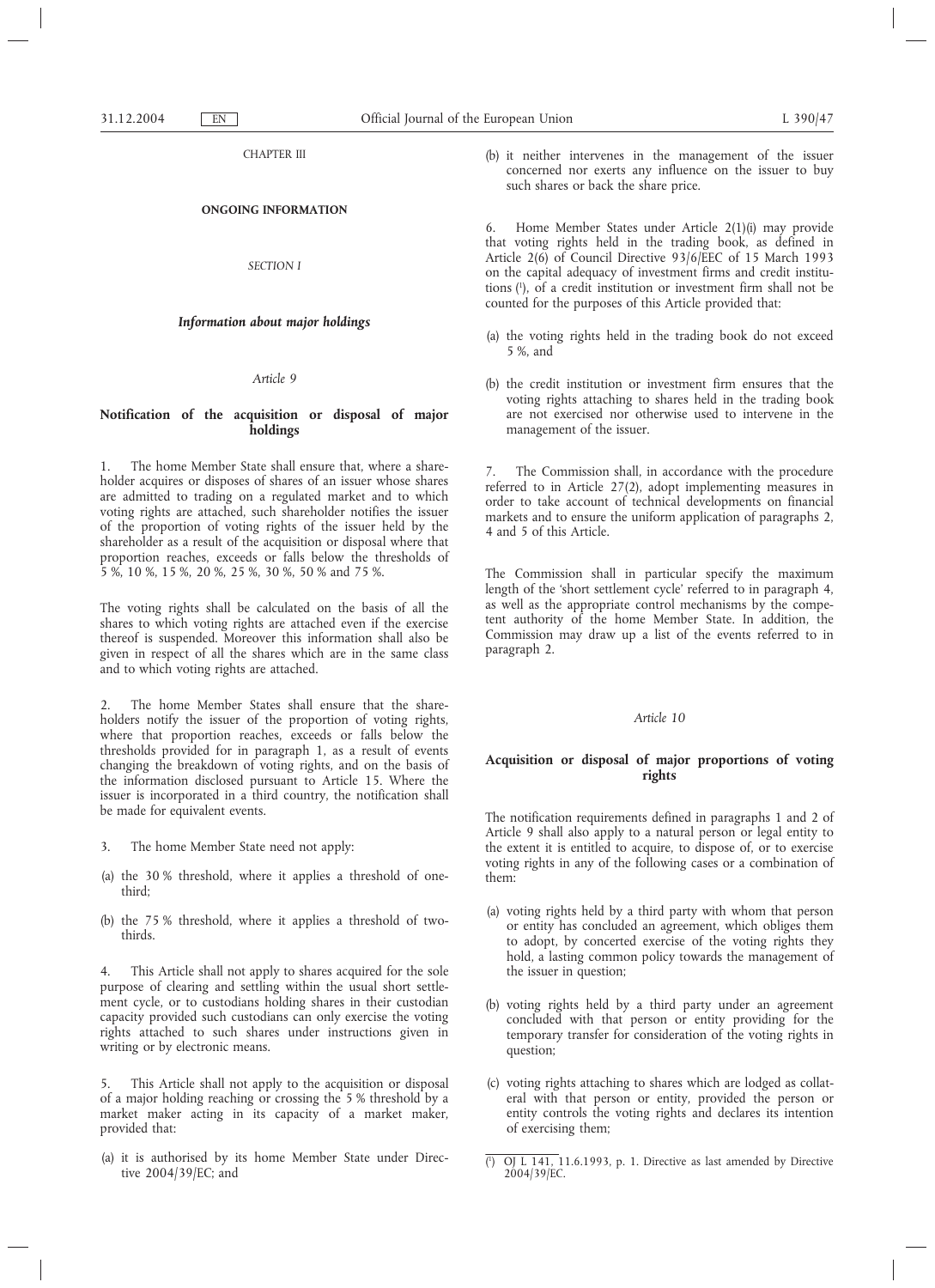- (d) voting rights attaching to shares in which that person or entity has the life interest;
- (e) voting rights which are held, or may be exercised within the meaning of points (a) to (d), by an undertaking controlled by that person or entity;
- (f) voting rights attaching to shares deposited with that person or entity which the person or entity can exercise at its discretion in the absence of specific instructions from the shareholders;
- (g) voting rights held by a third party in its own name on behalf of that person or entity;
- (h) voting rights which that person or entity may exercise as a proxy where the person or entity can exercise the voting rights at its discretion in the absence of specific instructions from the shareholders.

### *Article 11*

Articles 9 and 10(c) shall not apply to shares provided to or by the members of the ESCB in carrying out their functions as monetary authorities, including shares provided to or by members of the ESCB under a pledge or repurchase or similar agreement for liquidity granted for monetary policy purposes or within a payment system.

2. The exemption shall apply to the above transactions lasting for a short period and provided that the voting rights attaching to such shares are not exercised.

#### *Article 12*

## **Procedures on the notification and disclosure of major holdings**

1. The notification required under Articles 9 and 10 shall include the following information:

- (a) the resulting situation in terms of voting rights;
- (b) the chain of controlled undertakings through which voting rights are effectively held, if applicable;
- (c) the date on which the threshold was reached or crossed; and
- (d) the identity of the shareholder, even if that shareholder is not entitled to exercise voting rights under the conditions laid down in Article 10, and of the natural person or legal entity entitled to exercise voting rights on behalf of that shareholder.

2. The notification to the issuer shall be effected as soon as possible, but not later than four trading days, the first of which shall be the day after the date on which the shareholder, or the natural person or legal entity referred to in Article 10,

(a) learns of the acquisition or disposal or of the possibility of exercising voting rights, or on which, having regard to the circumstances, should have learned of it, regardless of the

date on which the acquisition, disposal or possibility of exercising voting rights takes effect; or

(b) is informed about the event mentioned in Article 9(2).

3. An undertaking shall be exempted from making the required notification in accordance with paragraph 1 if the notification is made by the parent undertaking or, where the parent undertaking is itself a controlled undertaking, by its own parent undertaking.

4. The parent undertaking of a management company shall not be required to aggregate its holdings under Articles 9 and 10 with the holdings managed by the management company under the conditions laid down in Directive 85/611/ EEC, provided such management company exercises its voting rights independently from the parent undertaking.

However, Articles 9 and 10 shall apply where the parent undertaking, or another controlled undertaking of the parent undertaking, has invested in holdings managed by such management company and the management company has no discretion to exercise the voting rights attached to such holdings and may only exercise such voting rights under direct or indirect instructions from the parent or another controlled undertaking of the parent undertaking.

5. The parent undertaking of an investment firm authorised under Directive 2004/39/EC shall not be required to aggregate its holdings under Articles 9 and 10 with the holdings which such investment firm manages on a client-by-client basis within the meaning of Article 4(1), point 9, of Directive 2004/39/EC, provided that:

- the investment firm is authorised to provide such portfolio management under point 4 of Section A of Annex I to Directive 2004/39/EC;
- it may only exercise the voting rights attached to such shares under instructions given in writing or by electronic means or it ensures that individual portfolio management services are conducted independently of any other services under conditions equivalent to those provided for under Directive 85/611/EEC by putting into place appropriate mechanisms; and
- the investment firm exercises its voting rights independently from the parent undertaking.

However, Articles 9 and 10 shall apply where the parent undertaking, or another controlled undertaking of the parent undertaking, has invested in holdings managed by such investment firm and the investment firm has no discretion to exercise the voting rights attached to such holdings and may only exercise such voting rights under direct or indirect instructions from the parent or another controlled undertaking of the parent undertaking.

6. Upon receipt of the notification under paragraph 1, but no later than three trading days thereafter, the issuer shall make public all the information contained in the notification.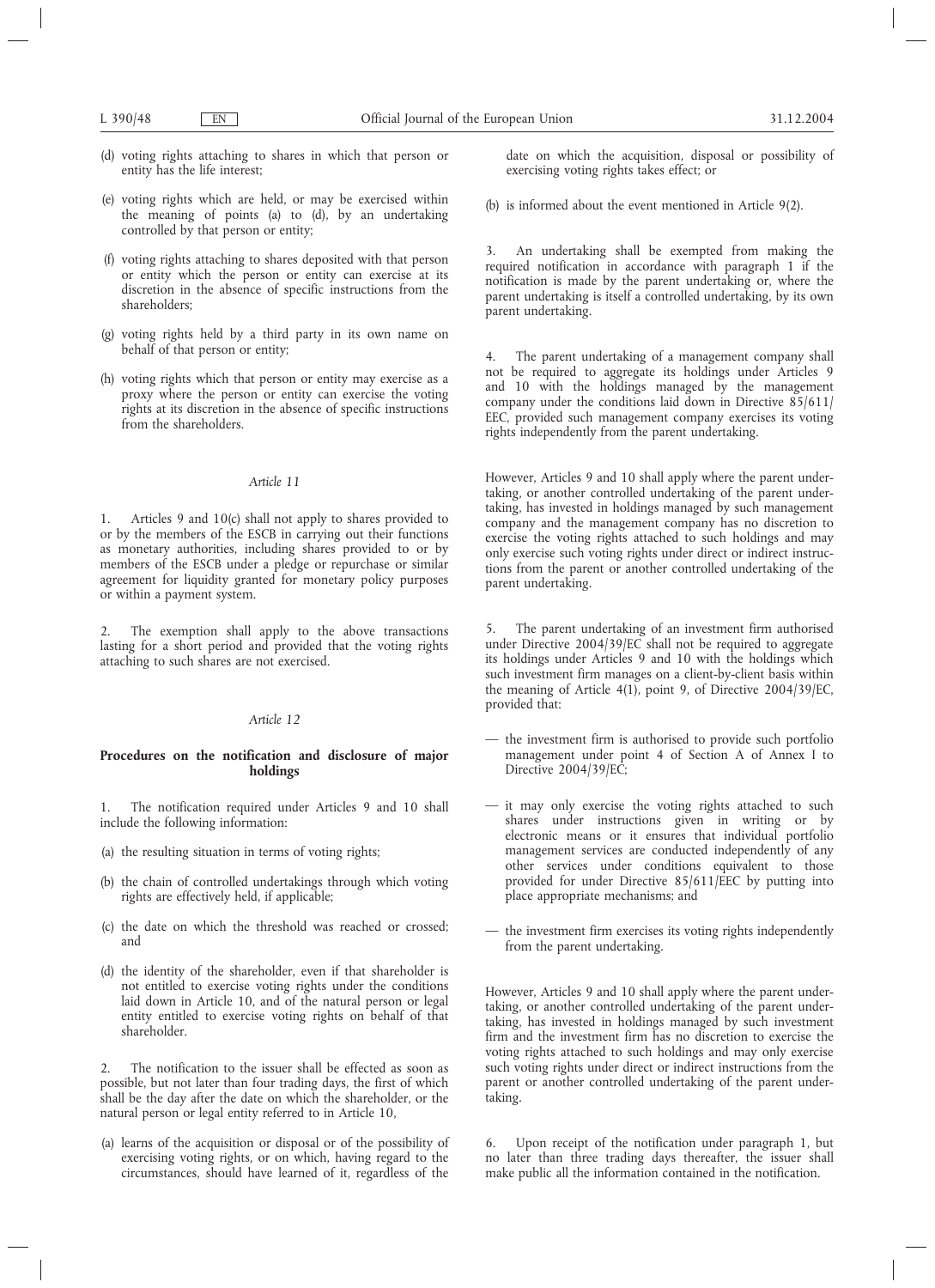7. A home Member State may exempt issuers from the requirement in paragraph 6 if the information contained in the notification is made public by its competent authority, under the conditions laid down in Article 21, upon receipt of the notification, but no later than three trading days thereafter.

8. In order to take account of technical developments on financial markets and to ensure the uniform application of paragraphs 1, 2, 4, 5 and 6 of this Article, the Commission shall, in accordance with the procedure referred to in Article 27(2), adopt implementing measures:

- (a) to establish a standard form to be used throughout the Community when notifying the required information to the issuer under paragraph 1 or when filing information under Article  $19(3)$ ;
- (b) to determine a calendar of 'trading days' for all Member States;
- (c) to establish in which cases the shareholder, or the natural person or legal entity referred to in Article 10, or both, shall effect the necessary notification to the issuer;
- (d) to clarify the circumstances under which the shareholder, or the natural person or legal entity referred to in Article 10, should have learned of the acquisition or disposal;
- (e) to clarify the conditions of independence to be complied with by management companies and their parent undertakings or by investment firms and their parent undertakings to benefit from the exemptions in paragraphs 4 and 5.

#### *Article 13*

1. The notification requirements laid down in Article 9 shall also apply to a natural person or legal entity who holds, directly or indirectly, financial instruments that result in an entitlement to acquire, on such holder's own initiative alone, under a formal agreement, shares to which voting rights are attached, already issued, of an issuer whose shares are admitted to trading on a regulated market.

2. The Commission shall, in accordance with the procedure referred to in Article 27(2), adopt implementing measures in order to take account of technical developments in financial markets and to ensure the uniform application of paragraph 1. It shall in particular determine:

- (a) the types of financial instruments referred to in paragraph 1 and their aggregation;
- (b) the nature of the formal agreement referred to in paragraph 1;
- (c) the contents of the notification to be made, establishing a standard form to be used throughout the Community for that purpose;
- (d) the notification period;
- (e) to whom the notification is to be made.

#### *Article 14*

1. Where an issuer of shares admitted to trading on a regulated market acquires or disposes of its own shares, either itself or through a person acting in his own name but on the issuer's behalf, the home Member State shall ensure that the issuer makes public the proportion of its own shares as soon as possible, but not later than four trading days following such acquisition or disposal where that proportion reaches, exceeds or falls below the thresholds of 5 % or 10 % of the voting rights. The proportion shall be calculated on the basis of the total number of shares to which voting rights are attached.

The Commission shall, in accordance with the procedure referred to in Article 27(2), adopt implementing measures in order to take account of technical developments in financial markets and to ensure the uniform application of paragraph 1.

## *Article 15*

For the purpose of calculating the thresholds provided for in Article 9, the home Member State shall at least require the disclosure to the public by the issuer of the total number of voting rights and capital at the end of each calendar month during which an increase or decrease of such total number has occurred.

### *Article 16*

### **Additional information**

1. The issuer of shares admitted to trading on a regulated market shall make public without delay any change in the rights attaching to the various classes of shares, including changes in the rights attaching to derivative securities issued by the issuer itself and giving access to the shares of that issuer.

2. The issuer of securities, other than shares admitted to trading on a regulated market, shall make public without delay any changes in the rights of holders of securities other than shares, including changes in the terms and conditions of these securities which could indirectly affect those rights, resulting in particular from a change in loan terms or in interest rates.

3. The issuer of securities admitted to trading on a regulated market shall make public without delay of new loan issues and in particular of any guarantee or security in respect thereof. Without prejudice to Directive 2003/6/EC, this paragraph shall not apply to a public international body of which at least one Member State is member.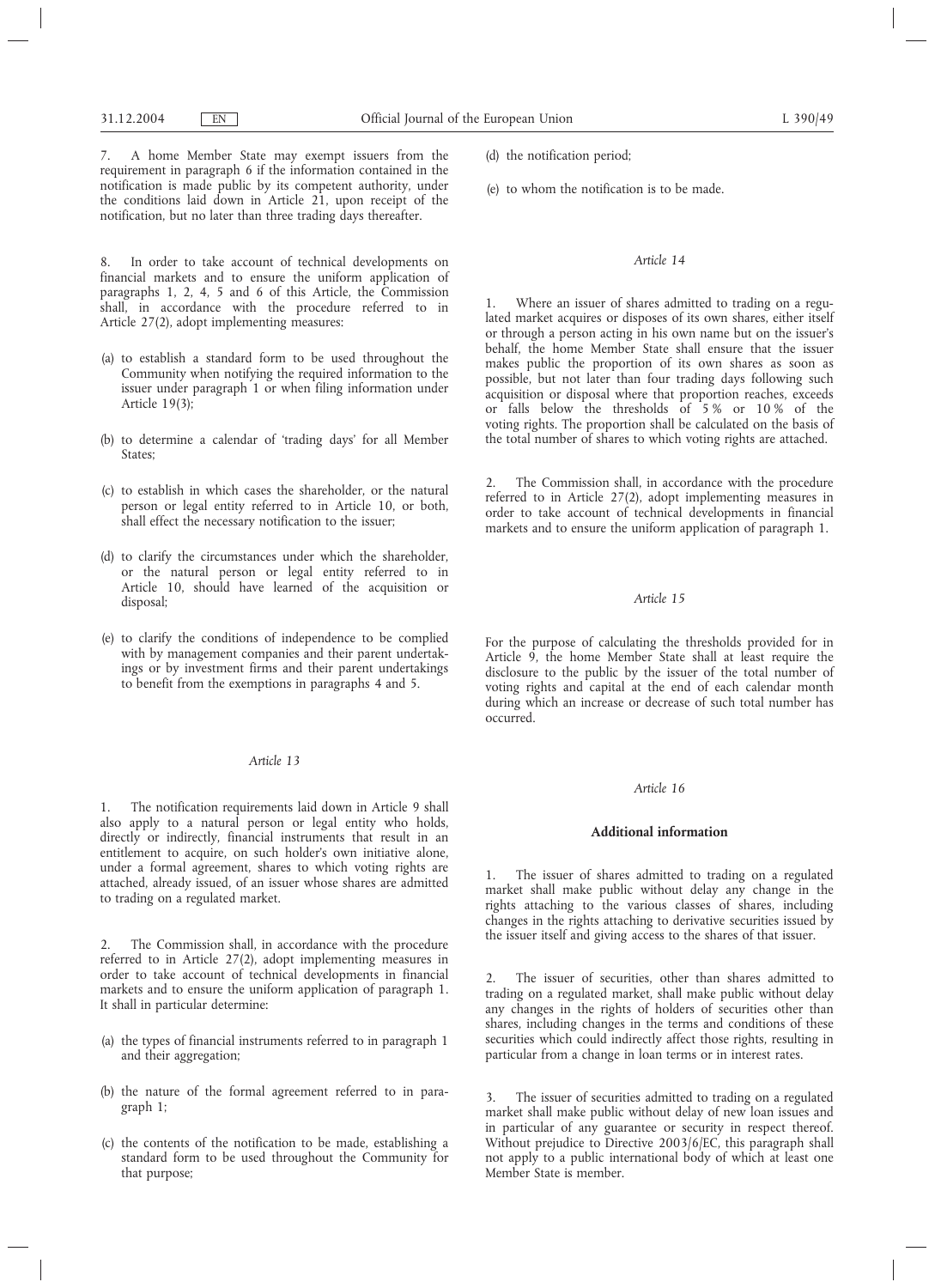*SECTION II*

### *Information for holders of securities admitted to trading on a regulated market*

# *Article 17*

## **Information requirements for issuers whose shares are admitted to trading on a regulated market**

1. The issuer of shares admitted to trading on a regulated market shall ensure equal treatment for all holders of shares who are in the same position.

2. The issuer shall ensure that all the facilities and information necessary to enable holders of shares to exercise their rights are available in the home Member State and that the integrity of data is preserved. Shareholders shall not be prevented from exercising their rights by proxy, subject to the law of the country in which the issuer is incorporated. In particular, the issuer shall:

- (a) provide information on the place, time and agenda of meetings, the total number of shares and voting rights and the rights of holders to participate in meetings;
- (b) make available a proxy form, on paper or, where applicable, by electronic means, to each person entitled to vote at a shareholders' meeting, together with the notice concerning the meeting or, on request, after an announcement of the meeting;
- (c) designate as its agent a financial institution through which shareholders may exercise their financial rights; and
- (d) publish notices or distribute circulars concerning the allocation and payment of dividends and the issue of new shares, including information on any arrangements for allotment, subscription, cancellation or conversion.

3. For the purposes of conveying information to shareholders, the home Member State shall allow issuers the use of electronic means, provided such a decision is taken in a general meeting and meets at least the following conditions:

- (a) the use of electronic means shall in no way depend upon the location of the seat or residence of the shareholder or, in the cases referred to in Article 10(a) to (h), of the natural persons or legal entities;
- (b) identification arrangements shall be put in place so that the shareholders, or the natural persons or legal entities entitled to exercise or to direct the exercise of voting rights, are effectively informed;
- (c) shareholders, or in the cases referred to in Article 10(a) to (e) the natural persons or legal entities entitled to

acquire, dispose of or exercise voting rights, shall be contacted in writing to request their consent for the use of electronic means for conveying information and, if they do not object within a reasonable period of time, their consent shall be deemed to be given. They shall be able to request, at any time in the future, that information be conveyed in writing, and

(d) any apportionment of the costs entailed in the conveyance of such information by electronic means shall be determined by the issuer in compliance with the principle of equal treatment laid down in paragraph 1.

4. The Commission shall, in accordance with the procedure provided for in Article 27(2), adopt implementing measures in order to take account of technical developments in financial markets, to take account of developments in information and communication technology and to ensure the uniform application of paragraphs 1, 2 and 3. It shall, in particular, specify the types of financial institution through which a shareholder may exercise the financial rights provided for in paragraph 2(c).

### *Article 18*

### **Information requirements for issuers whose debt securities are admitted to trading on a regulated market**

1. The issuer of debt securities admitted to trading on a regulated market shall ensure that all holders of debt securities ranking pari passu are given equal treatment in respect of all the rights attaching to those debt securities.

2. The issuer shall ensure that all the facilities and information necessary to enable debt securities holders to exercise their rights are publicly available in the home Member State and that the integrity of data is preserved. Debt securities holders shall not be prevented from exercising their rights by proxy, subject to the law of country in which the issuer is incorporated. In particular, the issuer shall:

- (a) publish notices, or distribute circulars, concerning the place, time and agenda of meetings of debt securities holders, the payment of interest, the exercise of any conversion, exchange, subscription or cancellation rights, and repayment, as well as the right of those holders to participate therein;
- (b) make available a proxy form on paper or, where applicable, by electronic means, to each person entitled to vote at a meeting of debt securities holders, together with the notice concerning the meeting or, on request, after an announcement of the meeting; and
- (c) designate as its agent a financial institution through which debt securities holders may exercise their financial rights.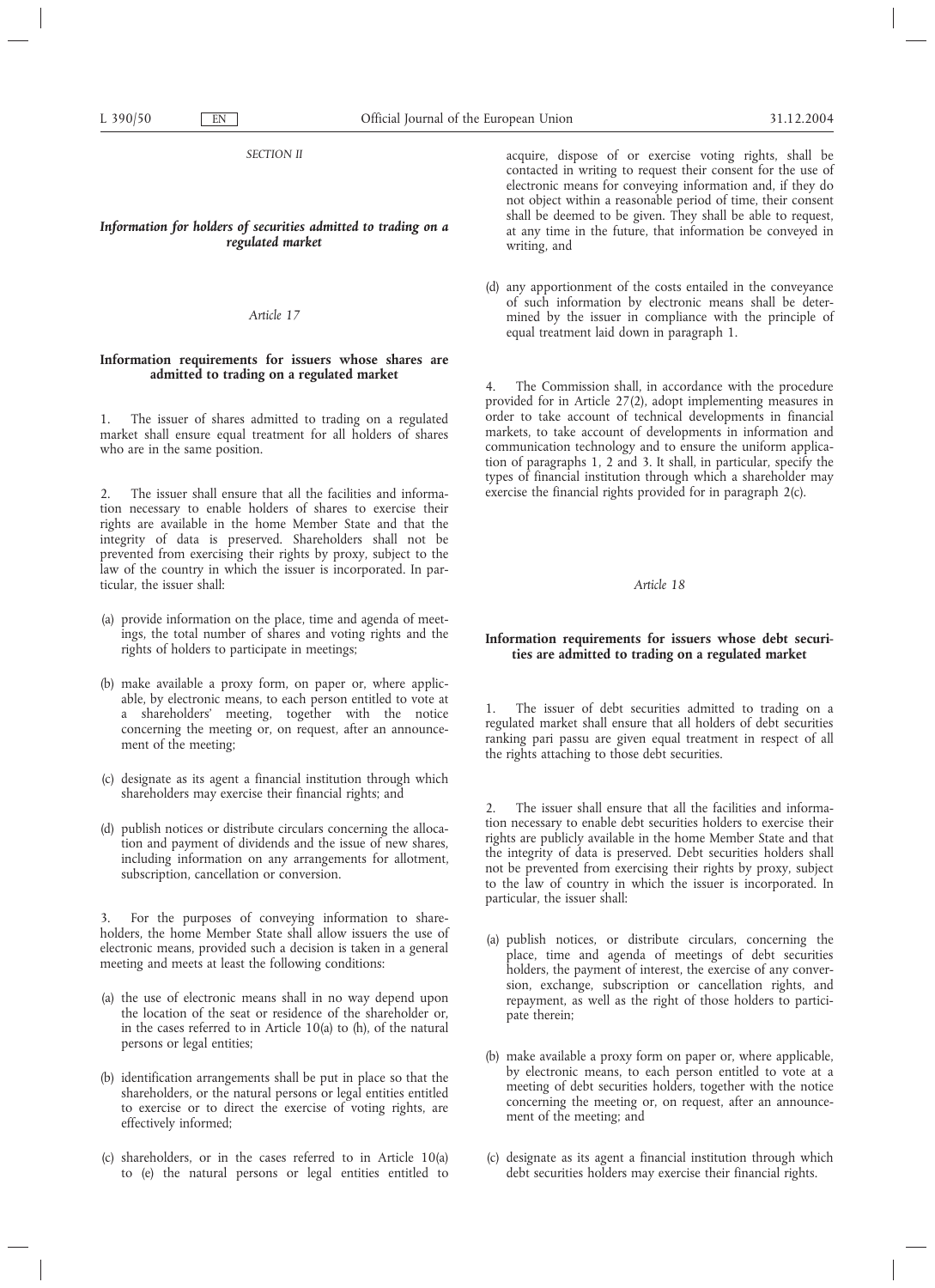3. If only holders of debt securities whose denomination per unit amounts to at least EUR 50 000 or, in the case of debt securities denominated in a currency other than Euro whose denomination per unit is, at the date of the issue, equivalent to at least EUR  $50000$ , are to be invited to a meeting, the issuer may choose as venue any Member State, provided that all the facilities and information necessary to enable such holders to exercise their rights are made available in that Member State.

4. For the purposes of conveying information to debt securities holders, the home Member State, or the Member State chosen by the issuer pursuant to paragraph 3, shall allow issuers the use of electronic means, provided such a decision is taken in a general meeting and meets at least the following conditions:

- (a) the use of electronic means shall in no way depend upon the location of the seat or residence of the debt security holder or of a proxy representing that holder;
- (b) identification arrangements shall be put in place so that debt securities holders are effectively informed;
- (c) debt securities holders shall be contacted in writing to request their consent for the use of electronic means for conveying information and if they do not object within a reasonable period of time, their consent shall be deemed to be given. They shall be able to request, at any time in the future, that information be conveyed in writing; and
- (d) any apportionment of the costs entailed in the conveyance of information by electronic means shall be determined by the issuer in compliance with the principle of equal treatment laid down in paragraph 1.

5. The Commission shall, in accordance with the procedure provided for in Article 27(2), adopt implementing measures in order to take account of technical developments in financial markets, to take account of developments in information and communication technology and to ensure the uniform application of paragraphs 1 to 4. It shall, in particular, specify the types of financial institution through which a debt security holder may exercise the financial rights provided for in paragraph 2(c).

#### CHAPTER IV

## **GENERAL OBLIGATIONS**

# *Article 19*

## **Home Member State control**

1. Whenever the issuer, or any person having requested, without the issuer's consent, the admission of its securities to trading on a regulated market, discloses regulated information, it shall at the same time file that information with the competent authority of its home Member State. That competent authority may decide to publish such filed information on its Internet site.

Where an issuer proposes to amend its instrument of incorporation or statutes, it shall communicate the draft amendment to the competent authority of the home Member State and to the regulated market to which its securities have been admitted to trading. Such communication shall be effected without delay, but at the latest on the date of calling the general meeting which is to vote on, or be informed of, the amendment.

2. The home Member State may exempt an issuer from the requirement under paragraph 1 in respect of information disclosed in accordance with Article 6 of Directive 2003/6/EC or Article 12(6) of this Directive.

3. Information to be notified to the issuer in accordance with Articles 9, 10, 12 and 13 shall at the same time be filed with the competent authority of the home Member State.

In order to ensure the uniform application of paragraphs 1, 2 and 3, the Commission shall, in accordance with the procedure referred to in Article 27(2), adopt implementing measures.

The Commission shall, in particular, specify the procedure in accordance with which an issuer, a holder of shares or other financial instruments, or a person or entity referred to in Article 10, is to file information with the competent authority of the home Member State under paragraphs 1 or 3, respectively, in order to:

- (a) enable filing by electronic means in the home Member State<sup>•</sup>
- (b) coordinate the filing of the annual financial report referred to in Article 4 of this Directive with the filing of the annual information referred to in Article 10 of Directive 2003/71/ EC.

#### *Article 20*

### **Languages**

1. Where securities are admitted to trading on a regulated market only in the home Member State, regulated information shall be disclosed in a language accepted by the competent authority in the home Member State.

Where securities are admitted to trading on a regulated market both in the home Member State and in one or more host Member States, regulated information shall be disclosed:

(a) in a language accepted by the competent authority in the home Member State; and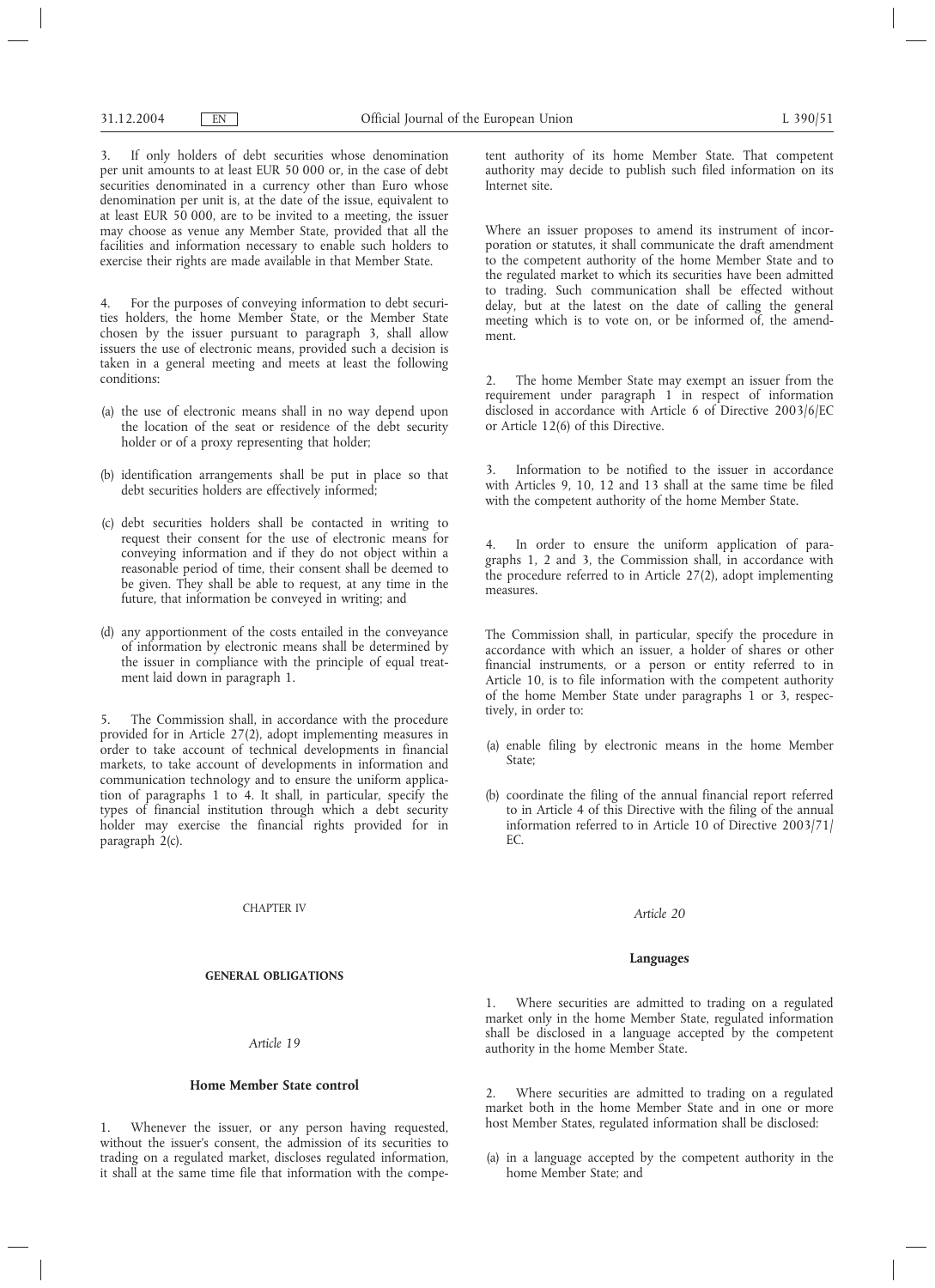(b) depending on the choice of the issuer, either in a language accepted by the competent authorities of those host Member States or in a language customary in the sphere of international finance.

3. Where securities are admitted to trading on a regulated market in one or more host Member States, but not in the home Member State, regulated information shall, depending on the choice of the issuer, be disclosed either in a language accepted by the competent authorities of those host Member States or in a language customary in the sphere of international finance.

In addition, the home Member State may lay down in its law, regulations or administrative provisions that the regulated information shall, depending on the choice of the issuer, be disclosed either in a language accepted by its competent authority or in a language customary in the sphere of international finance.

4. Where securities are admitted to trading on a regulated market without the issuer's consent, the obligations under paragraphs 1, 2 and 3 shall be incumbent not upon the issuer, but upon the person who, without the issuer's consent, has requested such admission.

5. Member States shall allow shareholders and the natural person or legal entity referred to in Articles 9, 10 and 13 to notify information to an issuer under this Directive only in a language customary in the sphere of international finance. If the issuer receives such a notification, Member States may not require the issuer to provide a translation into a language accepted by the competent authorities.

6. By way of derogation from paragraphs 1 to 4, where securities whose denomination per unit amounts to at least EUR 50 000 or, in the case of debt securities denominated in a currency other than Euro equivalent to at least EUR 50 000 at the date of the issue, are admitted to trading on a regulated market in one or more Member States, regulated information shall be disclosed to the public either in a language accepted by the competent authorities of the home and host Member States or in a language customary in the sphere of international finance, at the choice of the issuer or of the person who, without the issuer's consent, has requested such admission.

7. If an action concerning the content of regulated information is brought before a court or tribunal in a Member State, responsibility for the payment of costs incurred in the translation of that information for the purposes of the proceedings shall be decided in accordance with the law of that Member State.

#### *Article 21*

# **Access to regulated information**

1. The home Member State shall ensure that the issuer, or the person who has applied for admission to trading on a regulated market without the issuer's consent, discloses regulated information in a manner ensuring fast access to such information on a non-discriminatory basis and makes it available to the officially appointed mechanism referred to in paragraph 2. The issuer, or the person who has applied for admission to trading on a regulated market without the issuer's consent, may not charge investors any specific cost for providing the information. The home Member State shall require the issuer to use such media as may reasonably be relied upon for the effective dissemination of information to the public throughout the Community. The home Member State may not impose an obligation to use only media whose operators are established on its territory.

2. The home Member State shall ensure that there is at least one officially appointed mechanism for the central storage of regulated information. These mechanisms should comply with minimum quality standards of security, certainty as to the information source, time recording and easy access by end users and shall be aligned with the filing procedure under Article 19(1).

3. Where securities are admitted to trading on a regulated market in only one host Member State and not in the home Member State, the host Member State shall ensure disclosure of regulated information in accordance with the requirements referred to in paragraph 1.

4. In order to take account of technical developments in financial markets, to take account of developments in information and communication technology and to ensure the uniform application of paragraphs 1, 2 and 3, the Commission shall adopt implementing measures in accordance with the procedure referred to in Article 27(2).

The Commission shall in particular specify:

- (a) minimum standards for the dissemination of regulated information, as referred to in paragraph 1;
- (b) minimum standards for the central storage mechanism as referred to in paragraph 2.

The Commission may also specify and update a list of media for the dissemination of information to the public.

### *Article 22*

### **Guidelines**

1. The competent authorities of the Member States shall draw up appropriate guidelines with a view to further facilitating public access to information to be disclosed under Directive 2003/6/EC, Directive 2003/71/EC and this Directive.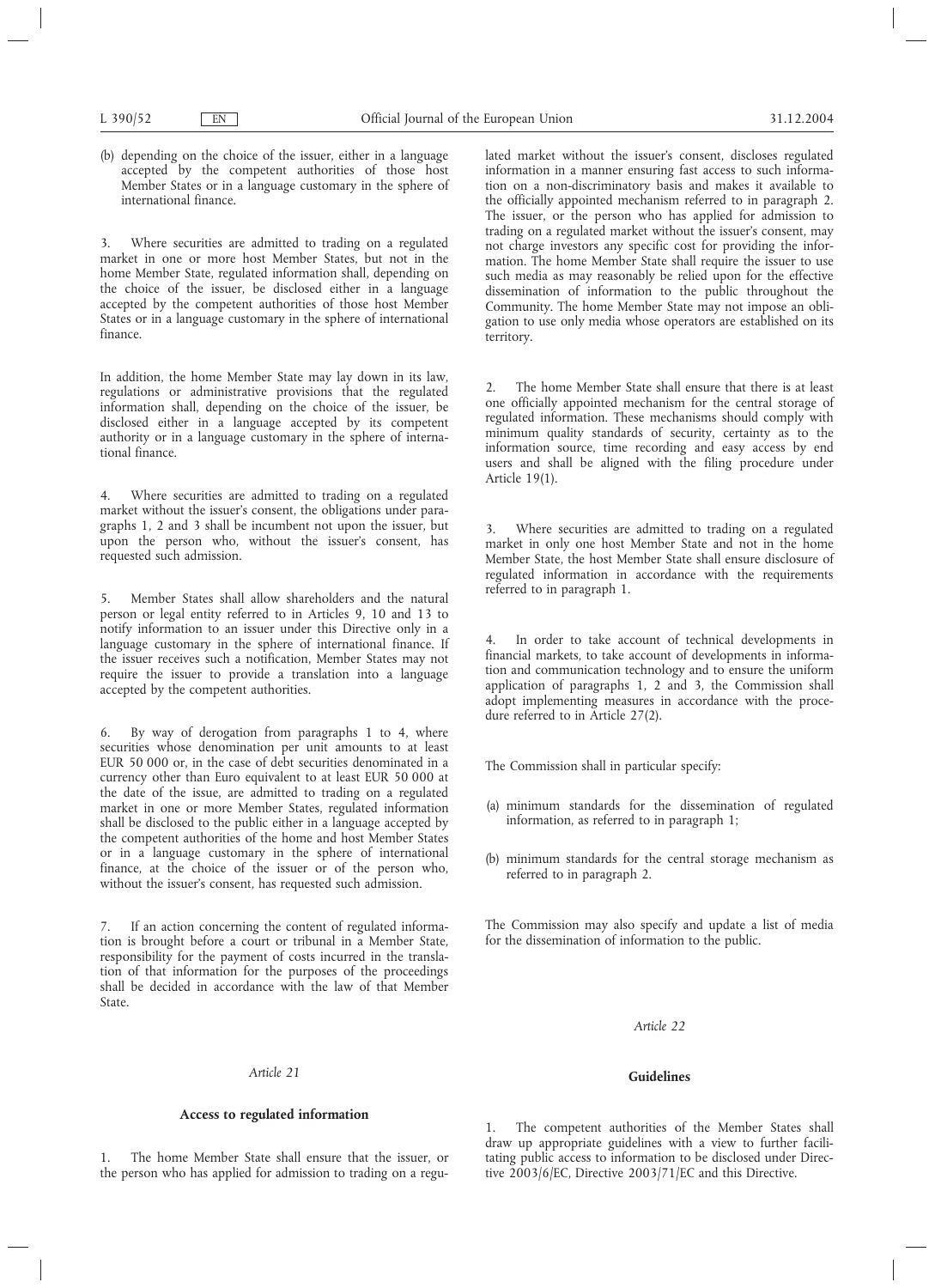The aim of those guidelines shall be the creation of:

- (a) an electronic network to be set up at national level between national securities regulators, operators of regulated markets and national company registers covered by the First Council Directive 68/151/EEC of 9 March 1968 on coordination of safeguards which, for the protection of the interests of members and others, are required by Member States of companies within the meaning of the second paragraph of Article 48 (<sup>1</sup>) of the Treaty, with a view to making such safeguards equivalent throughout the Community (2); and
- (b) a single electronic network, or a platform of electronic networks across Member States.

2. The Commission shall review the results achieved under paragraph 1 by 31 December 2006 and may, in accordance with the procedure referred to in Article  $27(2)$ , adopt implementing measures to facilitate compliance with Articles 19 and 21.

#### *Article 23*

### **Third countries**

1. Where the registered office of an issuer is in a third country, the competent authority of the home Member State may exempt that issuer from requirements under Articles 4 to 7 and Articles  $12(6)$ , 14, 15 and  $16$  to 18, provided that the law of the third country in question lays down equivalent requirements or such an issuer complies with requirements of the law of a third country that the competent authority of the home Member State considers as equivalent.

However, the information covered by the requirements laid down in the third country shall be filed in accordance with Article 19 and disclosed in accordance with Articles 20 and 21.

2. By way of derogation from paragraph 1, an issuer whose registered office is in a third country shall be exempted from preparing its financial statement in accordance with Article 4 or Article 5 prior to the financial year starting on or after 1 January 2007, provided such issuer prepares its financial statements in accordance with internationally accepted standards referred to in Article 9 of Regulation (EC) No 1606/ 2002.

3. The competent authority of the home Member State shall ensure that information disclosed in a third country which may be of importance for the public in the Community is disclosed in accordance with Articles 20 and 21, even if such information is not regulated information within the meaning of Article 2(1)(k).

4. In order to ensure the uniform application of paragraph 1, the Commission shall, in accordance with the procedure referred to in Article 27(2), adopt implementing measures

- (i) setting up a mechanism ensuring the establishment of equivalence of information required under this Directive, including financial statements and information, including financial statements, required under the law, regulations or administrative provisions of a third country;
- (ii) stating that, by reason of its domestic law, regulations, administrative provisions, or of the practices or procedures based on the international standards set by international organisations, the third country where the issuer is registered ensures the equivalence of the information requirements provided for in this Directive.

The Commission shall, in accordance with the procedure referred to in Article 27(2), take the necessary decisions on the equivalence of accounting standards which are used by third country issuers under the conditions set out in Article 30(3) at the latest five years following the date referred to in Article 31. If the Commission decides that the accounting standards of a third country are not equivalent, it may allow the issuers concerned to continue using such accounting standards during an appropriate transitional period.

5. In order to ensure uniform application of paragraph 2, the Commission may, in accordance with the procedure referred to in Article 27(2), adopt implementing measures defining the type of information disclosed in a third country that is of importance to the public in the Community.

Undertakings whose registered office is in a third country which would have required an authorisation in accordance with Article 5(1) of Directive 85/611/EEC or, with regard to portfolio management under point 4 of section A of Annex I to Directive 2004/39/EC if it had its registered office or, only in the case of an investment firm, its head office within the Community, shall also be exempted from aggregating holdings with the holdings of its parent undertaking under the requirements laid down in Article 12(4) and (5) provided that they comply with equivalent conditions of independence as management companies or investment firms.

7. In order to take account of technical developments in financial markets and to ensure the uniform application of paragraph 6, the Commission shall, in accordance with the procedure referred to in Article 27(2), adopt implementing measures stating that, by reason of its domestic law, regulations, or administrative provisions, a third country ensures the equivalence of the independence requirements provided for under this Directive and its implementing measures.

<sup>(</sup> 1 ) Editorial note: The title has been adjusted to take account of the renumbering of the Articles of the Treaty establishing the European Community in accordance with Article 12 of the Treaty of Amsterdam; the original reference was to Article 58 of the Treaty.

<sup>(</sup> 2 ) OJ L 65, 14.3.1968, p. 8. Directive as last amended by Directive 2003/58/EC of the European Parliament and of the Council (OJ L 221, 4.9.2003, p. 13).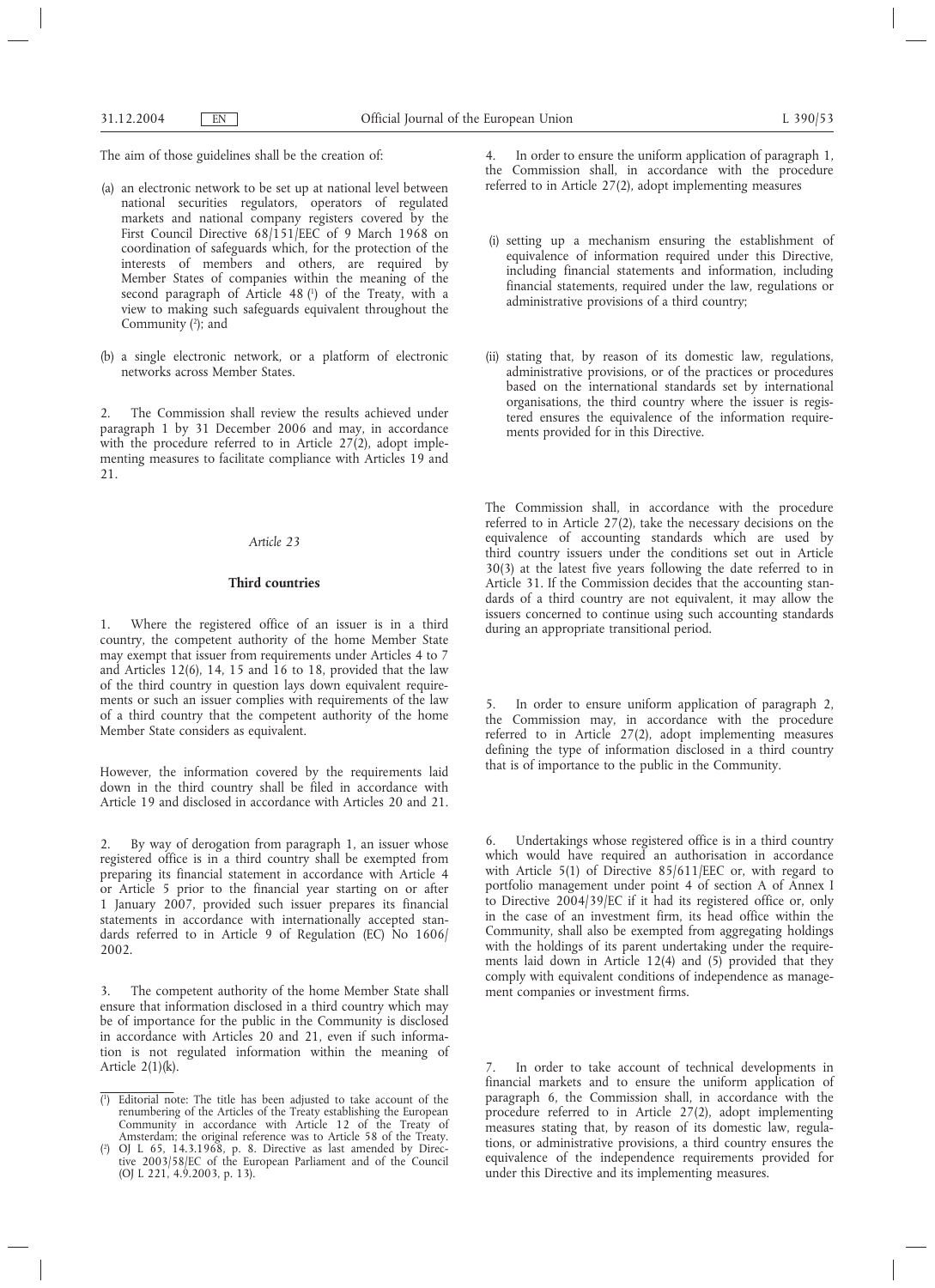CHAPTER V

## **COMPETENT AUTHORITIES**

## *Article 24*

### **Competent authorities and their powers**

1. Each Member State shall designate the central authority referred to in Article 21(1) of Directive 2003/71/EC as central competent administrative authority responsible for carrying out the obligations provided for in this Directive and for ensuring that the provisions adopted pursuant to this Directive are applied. Member States shall inform the Commission accordingly.

However, for the purpose of paragraph 4(h) Member States may designate a competent authority other than the central competent authority referred to in the first subparagraph.

2. Member States may allow their central competent authority to delegate tasks. Except for the tasks referred to in paragraph 4(h), any delegation of tasks relating to the obligations provided for in this Directive and in its implementing measures shall be reviewed five years after the entry into force of this Directive and shall end eight years after the entry into force of this Directive. Any delegation of tasks shall be made in a specific manner stating the tasks to be undertaken and the conditions under which they are to be carried out.

Those conditions shall include a clause requiring the entity in question to be organised in a manner such that conflicts of interest are avoided and information obtained from carrying out the delegated tasks is not used unfairly or to prevent competition. In any case, the final responsibility for supervising compliance with the provisions of this Directive and implementing measures adopted pursuant thereto shall lie with the competent authority designated in accordance with paragraph 1.

3. Member States shall inform the Commission and competent authorities of other Member States of any arrangements entered into with regard to the delegation of tasks, including the precise conditions for regulating the delegations.

4. Each competent authority shall have all the powers necessary for the performance of its functions. It shall at least be empowered to:

- (a) require auditors, issuers, holders of shares or other financial instruments, or persons or entities referred to in Articles 10 or 13, and the persons that control them or are controlled by them, to provide information and documents;
- (b) require the issuer to disclose the information required under point (a) to the public by the means and within the time limits the authority considers necessary. It may publish such information on its own initiative in the event

that the issuer, or the persons that control it or are controlled by it, fail to do so and after having heard the issuer;

- (c) require managers of the issuers and of the holders of shares or other financial instruments, or of persons or entities referred to in Articles 10 or 13, to notify the information required under this Directive, or under national law adopted in accordance with this Directive, and, if necessary, to provide further information and documents;
- (d) suspend, or request the relevant regulated market to suspend, trading in securities for a maximum of ten days at a time if it has reasonable grounds for suspecting that the provisions of this Directive, or of national law adopted in accordance with this Directive, have been infringed by the issuer;
- (e) prohibit trading on a regulated market if it finds that the provisions of this Directive, or of national law adopted in accordance with this Directive, have been infringed, or if it has reasonable grounds for suspecting that the provisions of this Directive have been infringed;
- (f) monitor that the issuer discloses timely information with the objective of ensuring effective and equal access to the public in all Member States where the securities are traded and take appropriate action if that is not the case;
- (g) make public the fact that an issuer, or a holder of shares or other financial instruments, or a person or entity referred to in Articles 10 or 13, is failing to comply with its obligations;
- (h) examine that information referred to in this Directive is drawn up in accordance with the relevant reporting framework and take appropriate measures in case of discovered infringements; and
- (i) carry out on-site inspections in its territory in accordance with national law, in order to verify compliance with the provisions of this Directive and its implementing measures. Where necessary under national law, the competent authority or authorities may use this power by applying to the relevant judicial authority and/or in cooperation with other authorities.

Paragraphs 1 to 4 shall be without prejudice to the possibility for a Member State to make separate legal and administrative arrangements for overseas European territories for whose external relations that Member State is responsible.

6. The disclosure to competent authorities by the auditors of any fact or decision related to the requests made by the competent authority under paragraph (4)(a) shall not constitute a breach of any restriction on disclosure of information imposed by contract or by any law, regulation or administrative provision and shall not involve such auditors in liability of any kind.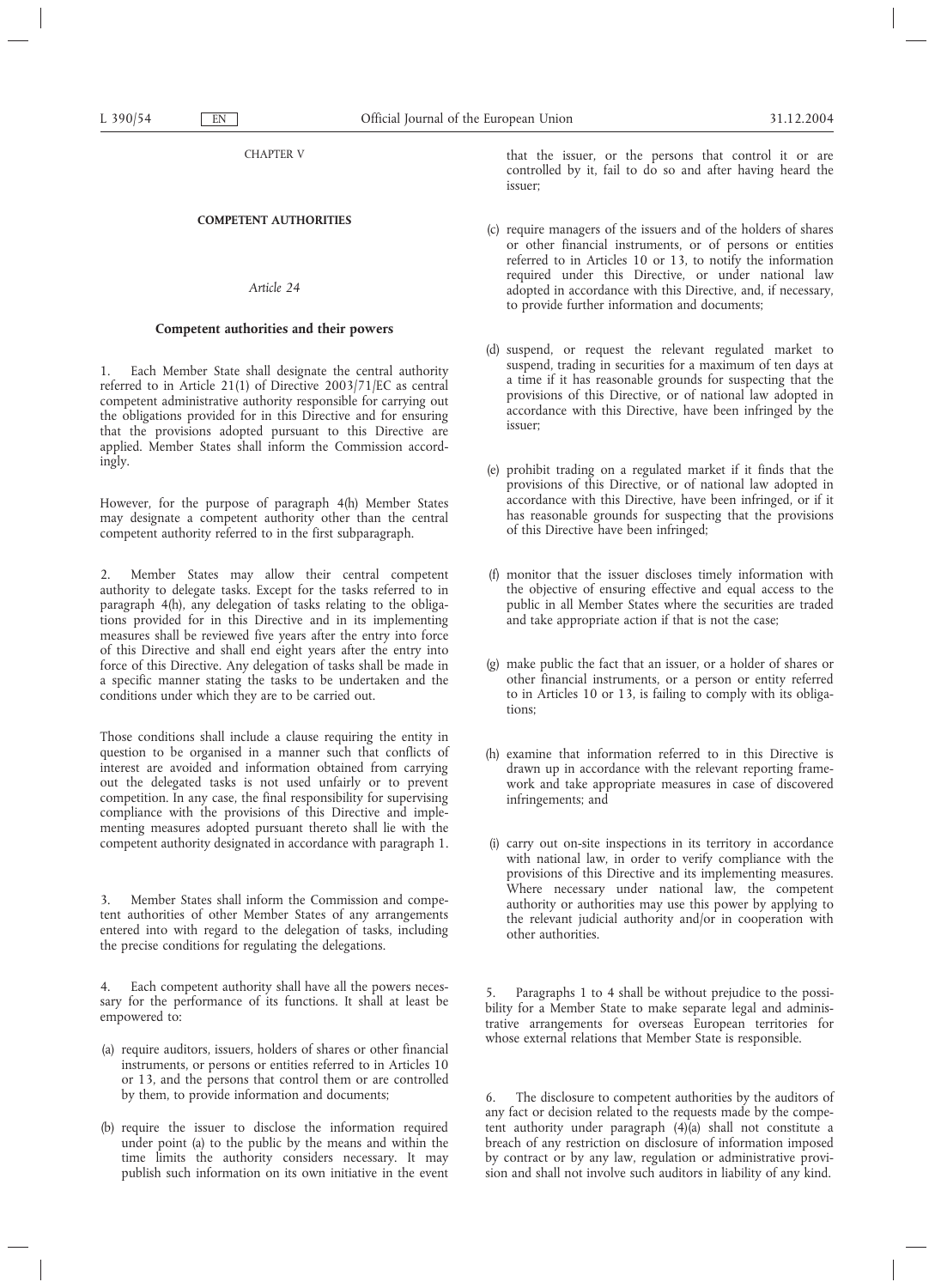## *Article 25*

## **Professional secrecy and cooperation between Member States**

1. The obligation of professional secrecy shall apply to all persons who work or who have worked for the competent authority and for entities to which competent authorities may have delegated certain tasks. Information covered by professional secrecy may not be disclosed to any other person or authority except by virtue of the laws, regulations or administrative provisions of a Member State.

2. Competent authorities of the Member States shall cooperate with each other, whenever necessary, for the purpose of carrying out their duties and making use of their powers, whether set out in this Directive or in national law adopted pursuant to this Directive. Competent authorities shall render assistance to competent authorities of other Member States.

3. Paragraph 1 shall not prevent the competent authorities from exchanging confidential information. Information thus exchanged shall be covered by the obligation of professional secrecy to which the persons employed or formerly employed by the competent authorities receiving the information are subject.

4. Member States may conclude cooperation agreements providing for the exchange of information with the competent authorities or bodies of third countries enabled by their respective legislation to carry out any of the tasks assigned by this Directive to the competent authorities in accordance with Article 24. Such an exchange of information is subject to guarantees of professional secrecy at least equivalent to those referred to in this Article. Such exchange of information shall be intended for the performance of the supervisory task of the authorities or bodies mentioned. Where the information originates in another Member State, it may not be disclosed without the express agreement of the competent authorities which have disclosed it and, where appropriate, solely for the purposes for which those authorities gave their agreement.

### *Article 26*

#### **Precautionary measures**

1. Where the competent authority of a host Member State finds that the issuer or the holder of shares or other financial instruments, or the person or entity referred to in Article 10, has committed irregularities or infringed its obligations, it shall refer its findings to the competent authority of the home Member State.

2. If, despite the measures taken by the competent authority of the home Member State, or because such measures prove inadequate, the issuer or the security holder persists in infringing the relevant legal or regulatory provisions, the competent authority of the host Member State shall, after

informing the competent authority of the home Member State, take, in accordance with Article 3(2), all the appropriate measures in order to protect investors. The Commission shall be informed of such measures at the earliest opportunity.

## CHAPTER VI

## **IMPLEMENTING MEASURES**

### *Article 27*

### **Committee procedure**

1. The Commission shall be assisted by the European Securities Committee, instituted by Article 1 of Decision 2001/528/ EC.

2. Where reference is made to this paragraph, Articles 5 and 7 of Decision 1999/468/EC shall apply, having regard to the provisions of Article 8 thereof, provided that the implementing measures adopted in accordance with that procedure do not modify the essential provisions of this Directive.

The period laid down in Article 5(6) of Decision 1999/468/EC shall be set at three months.

3. The Committee shall adopt its Rules of Procedure.

4. Without prejudice to the implementing measures already adopted by 20 January 2009 the application of the provisions of this Directive concerning the adoption of technical rules and decisions in accordance with the procedure referred to in paragraph 2 shall be suspended. On a proposal from the Commission, the European Parliament and the Council may renew the provisions concerned in accordance with the procedure laid down in Article 251 of the Treaty and, to that end, shall review them prior to the expiry of the four-year period.

### *Article 28*

### **Penalties**

1. Without prejudice to the right of Member States to impose criminal penalties, Member States shall ensure, in conformity with their national law, that at least the appropriate administrative measures may be taken or civil and/or administrative penalties imposed in respect of the persons responsible, where the provisions adopted in accordance with this Directive have not been complied with. Member States shall ensure that those measures are effective, proportionate and dissuasive.

2. Member States shall provide that the competent authority may disclose to the public every measure taken or penalty imposed for infringement of the provisions adopted in accordance with this Directive, save where such disclosure would seriously jeopardise the financial markets or cause disproportionate damage to the parties involved.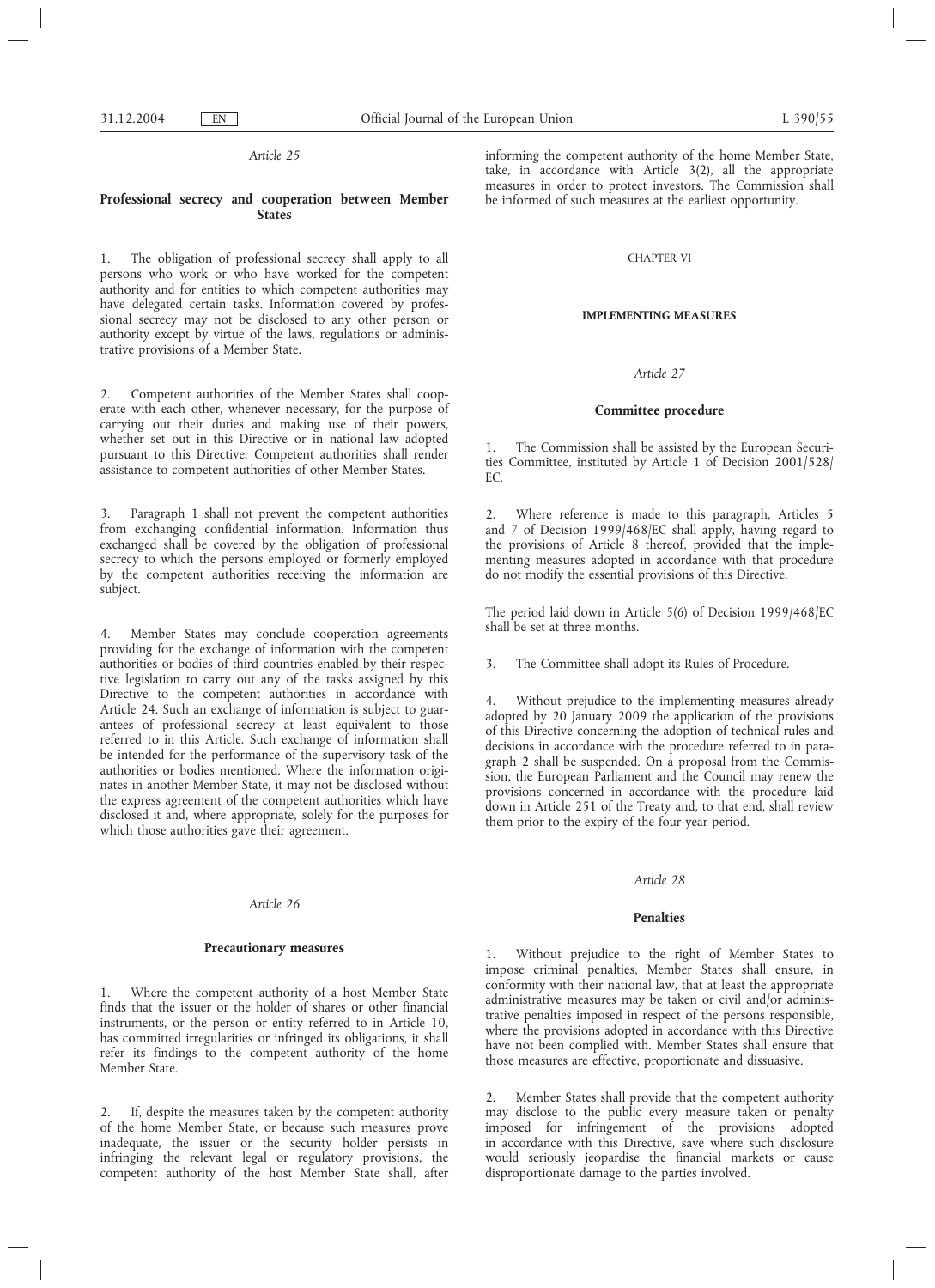*Article 29*

## **Right of appeal**

Member States shall ensure that decisions taken under laws, regulations, and administrative provisions adopted in accordance with this Directive are subject to the right of appeal to the courts.

CHAPTER VII

## **TRANSITIONAL AND FINAL PROVISIONS**

## *Article 30*

## **Transitional provisions**

1. By way of derogation from Article 5(3) of this Directive, the home Member State may exempt from disclosing financial statements in accordance with Regulation (EC) No 1606/2002 issuers referred to in Article 9 of that Regulation for the financial year starting on or after 1 January 2006.

2. Notwithstanding Article 12(2), a shareholder shall notify the issuer at the latest two months after the date in Article 31(1) of the proportion of voting rights and capital it holds, in accordance with Articles 9, 10 and 13, with issuers at that date, unless it has already made a notification containing equivalent information before that date.

Notwithstanding Article 12(6), an issuer shall in turn disclose the information received in those notifications no later than three months after the date in Article 31(1).

3. Where an issuer is incorporated in a third country, the home Member State may exempt such issuer only in respect of those debt securities which have already been admitted to trading on a regulated market in the Community prior to 1 January 2005 from drawing up its financial statements in accordance with Article 4(3) and its management report in accordance with Article 4(5) as long as

- (a) the competent authority of the home Member State acknowledges that annual financial statements prepared by issuers from such a third country give a true and fair view of the issuer's assets and liabilities, financial position and results;
- (b) the third country where the issuer is incorporated has not made mandatory the application of international accounting standards referred to in Article 2 of Regulation (EC) No 1606/2002; and
- (c) the Commission has not taken any decision in accordance with Article 23(4)(ii) as to whether there is an equivalence between the abovementioned accounting standards and
- the accounting standards laid down in the law, regulations or administrative provisions of the third country where the issuer is incorporated, or
- the accounting standards of a third country such an issuer has elected to comply with.

4. The home Member State may exempt issuers only in respect of those debt securities which have already been admitted to trading on a regulated market in the Community prior to 1 January 2005 from disclosing half-yearly financial report in accordance with Article 5 for 10 years following 1 January 2005, provided that the home Member State had decided to allow such issuers to benefit from the provisions of Article 27 of Directive 2001/34/EC at the point of admission of those debt securities.

### *Article 31*

### **Transposition**

1. Member States shall take the necessary measures to comply with this Directive by 20 January 2007. They shall forthwith inform the Commission thereof.

When Member States adopt these measures, they shall contain a reference to this Directive or shall be accompanied by such reference on the occasion of their official publication. The methods of making such reference shall be laid down by Member States.

2. Where Member States adopt measures pursuant to Articles 3(1), 8(2), 8(3), 9(6) or 30, they shall immediately communicate those measures to the Commission and to the other Member States.

#### *Article 32*

### **Amendments**

With effect from the date specified in Article 31(1), Directive 2001/34/EC shall be amended as follows:

- (1) In Article 1, points (g) and (h) shall be deleted;
- (2) Article 4 shall be deleted;
- (3) In Article 6, paragraph 2 shall be deleted;
- (4) In Article 8, paragraph 2 shall be replaced by the following:

'2. Member States may make the issuers of securities admitted to official listing subject to additional obligations, provided that those additional obligations apply generally for all issuers or for individual classes of issuers';

(5) Articles 65 to 97 shall be deleted;